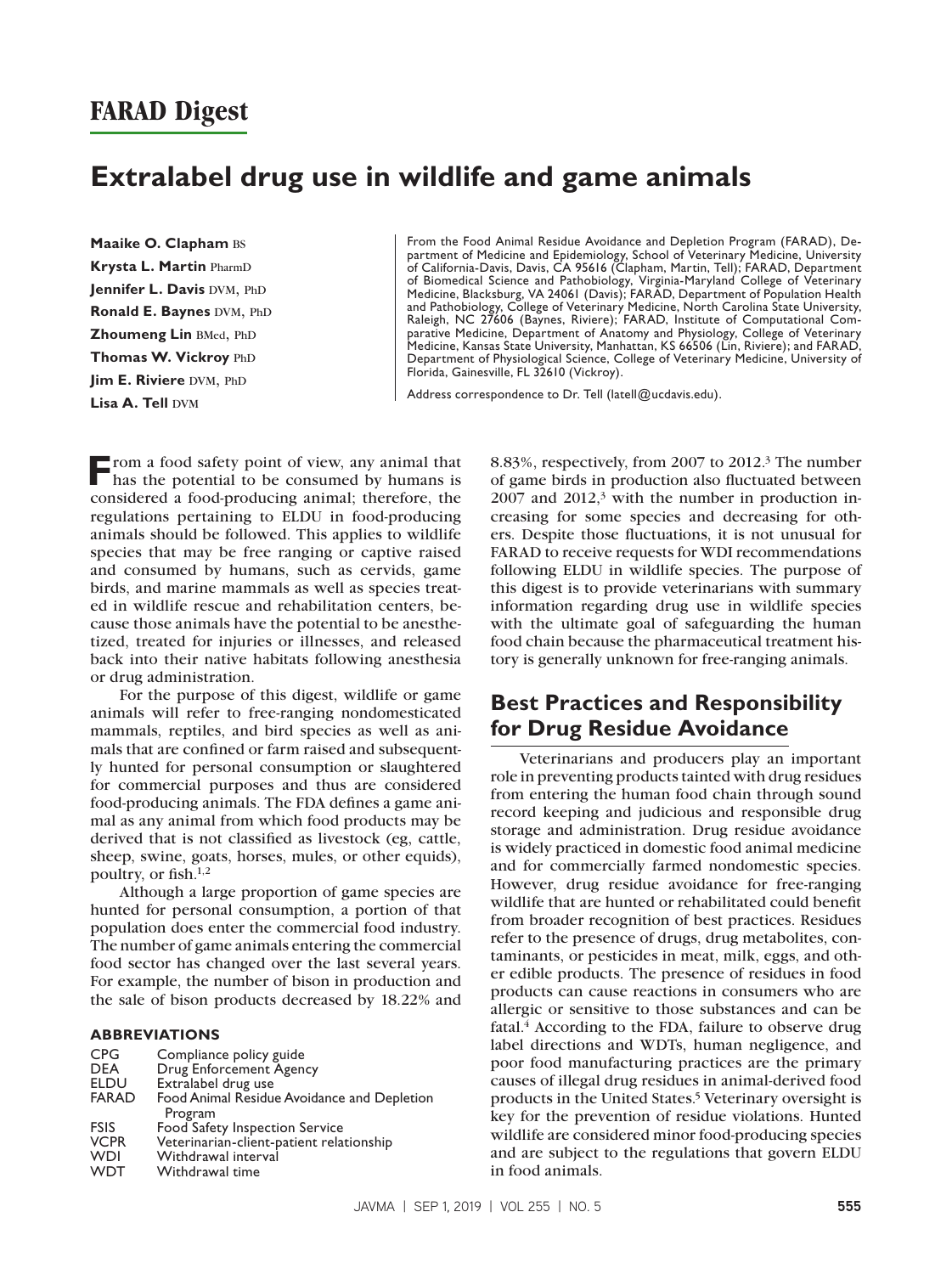For wild animals that are treated with drugs, some states require withdrawal periods or waiting times prior to the respective hunting seasons for those animals. Those policies exist because of the availability of only minimal drug elimination data for wild animals and concerns about public health. The wildlife management agency in the state where the animal will be released should be consulted for more information regarding this topic.

It is imperative that FDA-approved WDTs or scientifically based WDIs are adhered to when drugs are administered to farmed species. This concept also applies to wild animals that are being rehabilitated and require drug administration and to free-ranging animals that are anesthetized for various reasons. Drugs are administered to wild and free-ranging animals by various methods such as remote delivery devices (eg, darts), feed, and water or by more traditional methods during hands-on treatments or procedures. Because those animals are often released back into their native habitats after rehabilitation or anesthesia recovery, it is possible that they could be subsequently harvested by hunters and used for human consumption. Owing to the unknown fate of wildlife species, it is best that such animals be considered food-producing animals and treated accordingly. This means that WDTs and WDIs need to be adhered to following drug administration and that animals should not be anesthetized or treated and released during the hunting season for that species. Additionally, the veterinarian of record is responsible for ensuring, to the best of his or her ability, that a treated animal does not enter the human food chain until it is safe to be consumed. Identification is recommended for any animal that could potentially enter the human food chain while it still has violative drug residues in edible tissues. Suggestions for identifying a treated animal include the application of a tag or collar to the animal with a warning to not consume before a specific date or with a phone number to call before consuming. Complete records that include animal identification, information regarding the drug administered, and the person responsible for administering the drug should be maintained in case an animal is harvested prior to completion of the WDI and a hunter contacts the responsible party. The carcass and all edible products of animals that are harvested prior to completion of the required WDT or WDI should be disposed of in an appropriate manner and not used for human consumption.

Pharmacokinetic data are typically obtained from a small number of healthy animal subjects during the drug approval process, and published studies generally provide mean pharmacokinetic parameters, which form the basis for clinical drug use. However, the efficacy, metabolism, absorption, and elimination of drugs are dependent on many factors such as species, coadministration of other drugs, and patient body condition, disease state, diet, and age. Those factors need to be considered during determination of a sci-

entifically based WDI, and extended withdrawal periods may be warranted in some cases.

Extralabel drug use in animals is allowed under conditions outlined in AMDUCA.<sup>6</sup> Briefly, the drug administered must be approved by the FDA and used for therapeutic rather than production purposes on the lawful written or oral order of a licensed veterinarian within the context of a valid VCPR. If the animal that receives a drug in an extralabel manner has the potential to enter the human food chain, the veterinarian of record must also identify the treated animal, establish an appropriate and substantially extended WDI, and ensure that the established WDI is adhered to so that violative residues do not occur.

In the United States, legal ELDU is defined as the use of a drug in any manner other than that described on the FDA-approved label but within the conditions established by AMDUCA<sup>6</sup> and FDA regulations. This includes, but is not limited to, changes in dose, frequency of administration, administration route, species, or indication. When an FDAapproved drug is administered to a food-producing animal and a tolerance for that drug has not been established in that species, detection of any residue of that drug in the animal at the time of slaughter is a violation. The tolerance of a drug is the maximum concentration of the marker residue (ie, the drug or one of its metabolites) that is deemed safe for human consumption.

The FDA and USDA FSIS are responsible for ensuring that edible products entering the human food chain are free of contaminants and safe to consume. If a veterinarian prescribes, administers, or dispenses a drug and does not take measures to ensure that animals treated with that drug do not enter the human food chain while they still have violative tissue drug residues, the veterinarian may be held responsible for the violation. Regardless of the source of a violation, the FDA and FSIS can hold "any individual in the production and marketing chain who can be shown to have caused" the violation "by an act of commission or omission" accountable for any prohibited residues or contaminants in edible animal products.5

Game animals are classified as nonamenable species and undergo voluntary inspection by FSIS in accordance with the Agriculture Marketing Act.7,8 On a yearly basis, the FSIS publishes the National Residue Program Residue Sampling Plan in the *Blue Book*, 9 and the National Residue Program Residue Sample results from previous years in the *Red Book*. 10 Both of those books are targeted primarily toward major food-producing species, but they can be used as guides for potential residue testing of edible products derived from game animals. During inspection, an inspector can warrant testing of any carcass on the basis of their professional judgement and require analysis of that carcass for FDA-approved and unapproved drugs, pesticides, hormones, and environmental contaminants.11 The *Blue Book*9 and *Red Book*10 are both available online.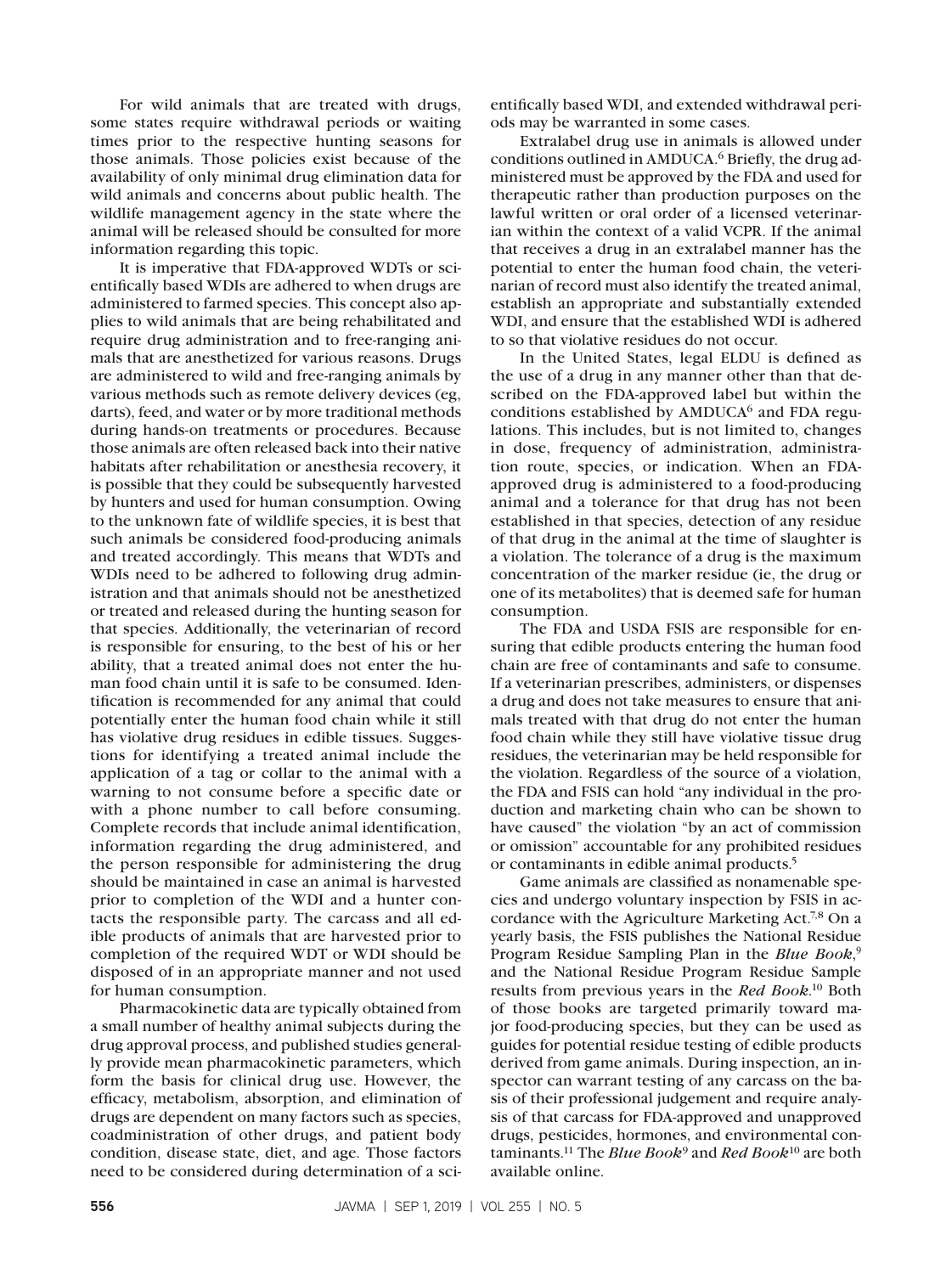Owing to the minimal regulatory oversight for products derived from game animals, veterinarians are encouraged to take responsibility and educate clients about best practices to avoid drug residues in edible products destined for human consumption. Because there are few FDA-approved drugs and drug tolerances established for game species, most drugs are administered to such animals in an extralabel manner, and the detection of any drug residues in edible products derived from those animals is considered a violation.

# **FDA-Approved Drugs for Wildlife**

Wildlife are susceptible to many diseases and parasites, especially during periods of extended rehabilitation or when large numbers of animals are maintained or confined in a fairly small area. The drugs approved for use in wildlife by the FDA, although few in number, have been summarized **(Table 1)**. Details regarding use of FDA-approved drugs and established tolerances for those drugs in mammalian and avian wildlife species can be found on the Animal Drugs@ FDA,12 FARAD VetGRAM,13 and Minor Use Animal Drug<sup>14</sup> websites.

# **ELDU in Captive and Free-Ranging Wildlife**

Given the paucity of drugs with FDA approval for use in wildlife, ELDU is often the only alternative for

treating injured or diseased wild animals and is legal as long as the stipulations outlined by AMDUCA are followed. However, drugs that are restricted or prohibited from use in food animals<sup>15</sup> (Table 2) should not be administered to wild animals that might be subsequently used for human consumption. Additionally, for wildlife, ELDU is permissible only when the treated animal or animals can be kept in captivity or otherwise identified as not safe for human consumption during the WDI.

Administration of an FDA-approved drug to a species that is not listed on the label is considered ELDU, and only veterinarians can prescribe use of FDA-approved products in an extralabel manner. It is illegal for producers, wildlife rehabilitators, or biologists to use a prescription or over-the-counter medication in an extralabel manner unless those drugs are prescribed or dispensed by a licensed veterinarian within the context of a valid VCPR.

When considering the treatment of a large number of nondomestic animals, it is important to remember that AMDUCA stipulates that ELDU is permissible only for therapeutic purposes. Prophylaxis or metaphylaxis may be allowed, but the prescribing veterinarian should be prepared to provide evidencebased documentation of historical flock or herd diseases and associated morbidity and mortality rates. Some states have practice acts that define the regulations regarding such documentation.

Many FDA-approved drugs are available only by prescription and require veterinary supervision. Non-

|                | Table I-Summary of products approved by the FDA for use in wildlife species as of September 2018. |
|----------------|---------------------------------------------------------------------------------------------------|
| $N_0$ of $ENA$ |                                                                                                   |

| <b>Species</b>                                         | approved products        | <b>Active ingredient (NADA No.)</b>                                                                                                                                                                                                                                                                                                                                                                                                                  |
|--------------------------------------------------------|--------------------------|------------------------------------------------------------------------------------------------------------------------------------------------------------------------------------------------------------------------------------------------------------------------------------------------------------------------------------------------------------------------------------------------------------------------------------------------------|
| Game birds                                             | 9                        | lodinated casein (005–633)<br>Amprolium (012-350)<br>Novobiocin (012-375)<br>Thiabendazole (015-875)<br>Monensin sodium (038-878, 130-736)<br>Ormetroprim-sulfadimethoxine (040-209)<br>Bacitracin methylenedisalicylate (046–592, 065–470, 141–137)<br>Bacitracin zinc (046-920, 065-313, 098-452, 200-223)<br>Chlortetracycline (200-510)<br>Chlortetracycline (calcium) (048-761)<br>Lasalocid sodium (096–298)<br>Salinomycin (128–686, 200–075) |
| Cervids                                                | 4                        | Ivermectin (128-409, 200-429, 200-437, 200-447, 200-228)<br>Xylazine hydrochloride (200-529, 200-088, 200-139, 139-236, 047-956)<br>Yohimbine hydrochloride (140-874)<br>Naltrexone hydrochloride (141-074)<br>Gelatin-sodium chloride (006-281)                                                                                                                                                                                                     |
| <b>Bison</b><br>Rabbits<br>Weasels and mink            | 5<br>$\overline{2}$<br>2 | Ivermectin (128-409, 200-228, 200-429, 200-437, 200-447)<br>Sulfaquinoxaline (006-391)<br>Lasalocid sodium (096-298)<br>Melatonin (140-846)<br>Novobiocin (012-375)                                                                                                                                                                                                                                                                                  |
| <b>Bears</b><br>Feral swine<br>Bighorn sheep and goats |                          | Fenbendazole (121-473)<br>Fenbendazole (131–675)<br>Fenbendazole (131–675)                                                                                                                                                                                                                                                                                                                                                                           |
| Foxes<br>Wild felids<br>Unspecified wildlife           |                          | Ivermectin (128-409)<br>Fenbendazole (121-473)<br>Diprenorphine hydrochloride-etorphine hydrochloride (047-870)                                                                                                                                                                                                                                                                                                                                      |

NADA = New animal drug application.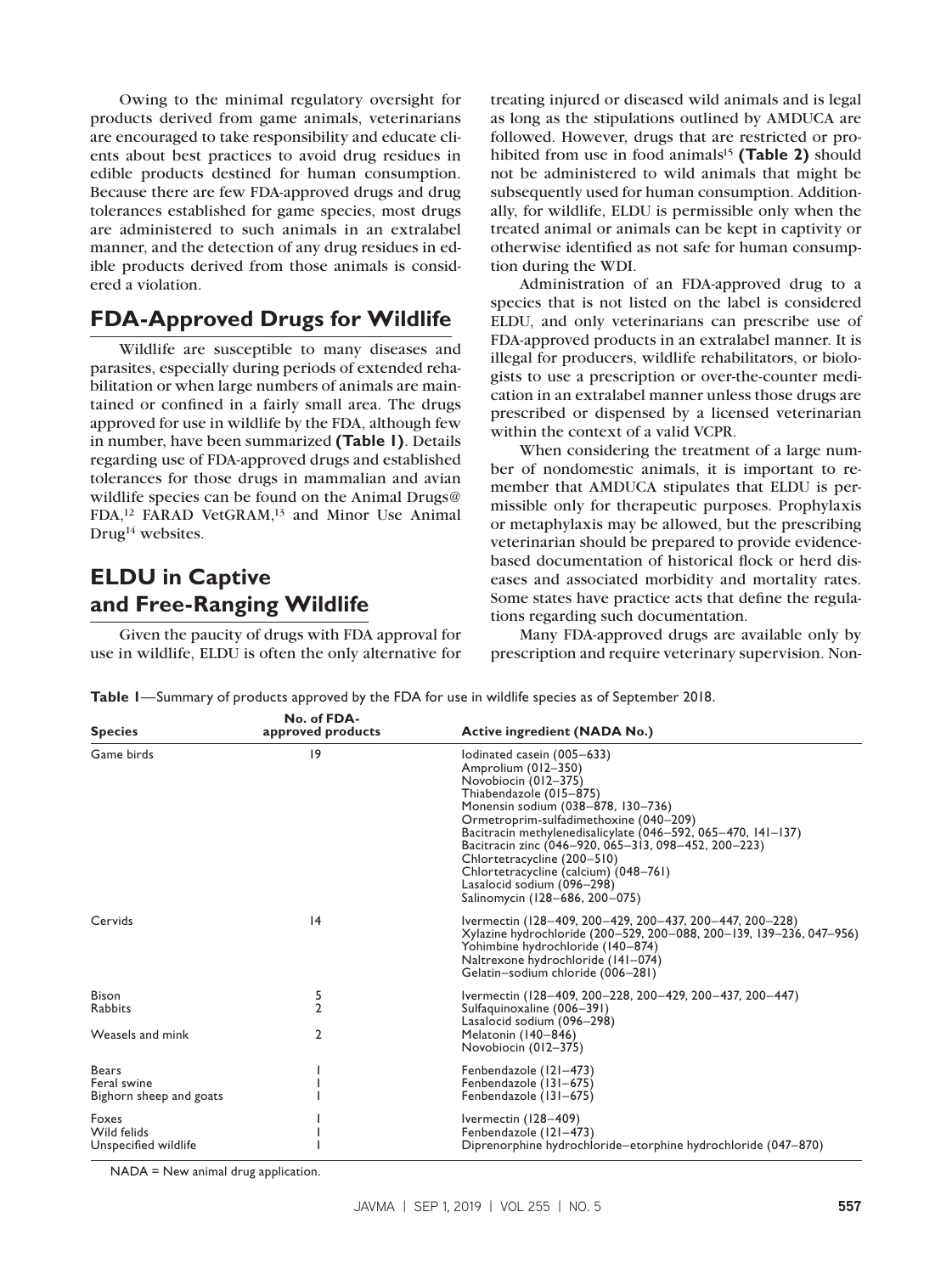|                            | <b>Table 2</b> —Drugs or drug classes prohibited from ELDU or with only restricted ELDU permissible |  |  |  |
|----------------------------|-----------------------------------------------------------------------------------------------------|--|--|--|
| in food-producing animals. |                                                                                                     |  |  |  |

| Drugs or drug classes prohibited from ELDU<br>in food-producing animals                                                                                                                                                                                                          | Drugs or drug classes with only<br>restricted ELDU permissible<br>in food-producing animals                                                     |
|----------------------------------------------------------------------------------------------------------------------------------------------------------------------------------------------------------------------------------------------------------------------------------|-------------------------------------------------------------------------------------------------------------------------------------------------|
| Chloramphenicol<br>Clenbuterol<br>Diethylstilbesterol (DES)<br>Fluoroquinolones<br>Glycopeptides, including vancomycin<br>Nitroimidazoles, including dimetridazole, ipronidazole,<br>and metronidazole<br>Nitrofurans, including furazolidone and nitrofurazone<br>Indexed drugs | <b>Adamantanes</b><br>Neuraminidase inhibitors<br>Cephalosporins (not including cephapirin)<br>Gentian violet<br>Phenylbutazone<br>Sulfonamides |

For the most up-to-date information on drugs prohibited or restricted from ELDU in food-producing animals, consult the most recent Code of Federal Regulations, Title 21, Section 530.41.<sup>15</sup>

veterinarians can legally administer prescription and over-the-counter drugs in an extralabel manner if a valid VCPR has been established and the veterinarian has prescribed the medication. The veterinarian does not have to be physically present for drug administration as long as the veterinarian of record can be readily contacted, is directly involved in the planning process (ie, diagnosis and development of the treatment plan, including drug dosages, schedule, and residue prevention procedures) for the animal or animals being treated, and ELDU is documented.

# **Controlled Substances Used in Game Animals**

Some anesthetic agents and drugs used for immobilization of wildlife are controlled substances. In the United States, the DEA classifies controlled substances as schedule 1 to 5 drugs, and the regulations regarding controlled substances are outlined in the US Code of Federal Regulations Title 21 part 1301.7516 and the Controlled Substances Act.17

Veterinarians and biologists must obtain a DEA registration number to purchase controlled substances through veterinary product distributors. Even though biologists can legally obtain controlled substances, they cannot administer them to animals without veterinary guidance because controlled substances are available only by prescription and must be used by or on the order of a licensed veterinarian within the context of a valid VCPR. As long as a valid VCPR has been established, the veterinarian of record does not have to be physically present when the drugs are administered; however, the veterinarian of record does need to be directly involved in determining the drug and dosage administered. From a regulatory standpoint, biologists are typically classified as clients and wild animals are classified as patients.18 This is advantageous for biologists who work in isolated or remote areas because it allows them to proceed with their work without a veterinarian having to be physically present during drug administration to animals. The definition of a valid VCPR varies among states. Therefore, FARAD recommends that veterinarians check with the veterinary board and natural resource and wildlife departments of the state in which biologists will be working to ascertain exactly what constitutes a valid VCPR in that state and determine whether biologists can administer prescription drugs to animals without a veterinarian being physically present.

Additionally, most states have a board of pharmacy with their own set of regulations that must be followed. Those regulations may be more restrictive than the FDA and DEA in terms of the acquisition of certain drugs and controlled substances. For further information and clarification regarding those regulations, FARAD recommends that veterinarians contact the board of pharmacy for the particular state where the work is to be performed.

# **ELDU of Medicated Feeds in Wildlife**

The FDA prohibits extralabel use of medicated feeds in major food-producing species (eg, cattle, pigs, chickens, and turkeys) but not minor species. Guidelines for extralabel use of medicated feeds in minor species are outlined in CPG 615.115.19 That CPG does not establish legally enforceable responsibilities, but it does provide guidance to FDA field inspectors regarding when to take regulatory action against veterinarians or producers following the discovery of extralabel use of medicated feeds to minor food-producing species.19 For minor food-producing species that are farmed or maintained in confinement, extralabel use of medicated feeds will generally not result in regulatory action as long as all AMDUCA stipulations and guidelines outlined by CPG 615.115 are met. Extralabel use of medicated feeds in free-ranging wildlife is not permitted under CPG 615.115.19 Further information regarding extralabel use of medicated feeds in farmed minor species is available in a previous FARAD Digest.20

# **Index of Legally Marketed Unapproved New Animal Drugs**

The FDA maintains an Index of Legally Marketed Unapproved New Animal Drugs for Minor Species,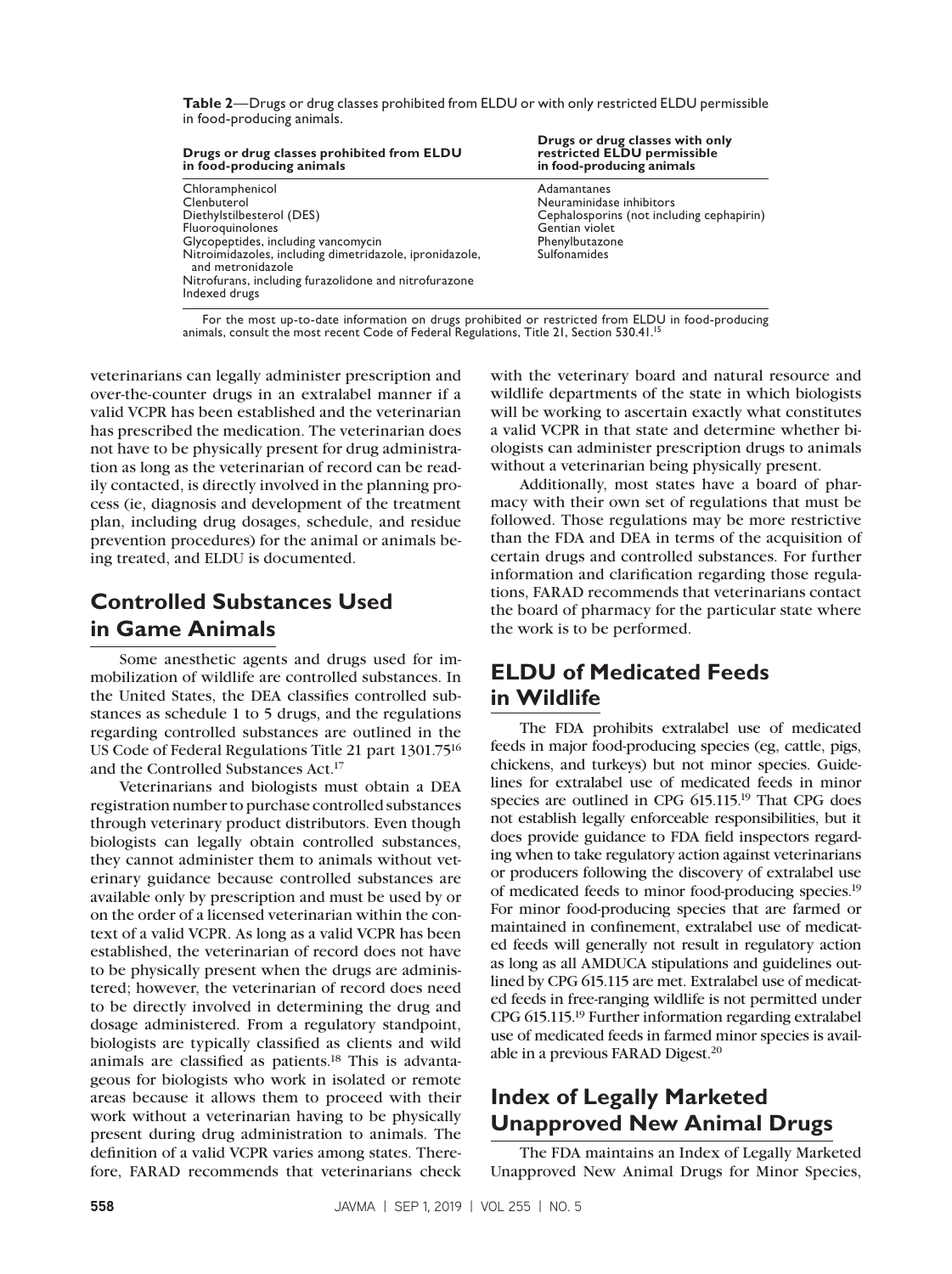often referred to simply as The Index.<sup>21</sup> Drugs that appear on The Index are referred to as indexed drugs. Contrary to FDA-approved drugs, indexed drugs undergo an alternate FDA review procedure to confirm their safety and effectiveness.22 In some cases, drugs for minor species are intended for uses that are not conducive to the standard drug approval process. The indexing process is helpful to individuals who treat animals or classes of animals that represent markets that are too small to support the costs associated with the standard FDA drug approval process. Indexed drugs are often intended for use in rare or diverse species that cannot be reasonably acquired or maintained in sufficient numbers for traditional safety and efficacy studies. The indexing process is a quicker and more economical alternative than the traditional FDA drug approval process for companies to acquire legal marketing status for products intended for use in non–food-producing minor species and the early life stages of food-producing minor species.<sup>21</sup>

Although indexed drugs are not technically approved by the FDA, they can be legally marketed in the United States. However, ELDU of indexed drugs is prohibited in all animal species. A comprehensive list of indexed animal drugs can be found on the FDA website.<sup>23</sup>

### **Compounded Drugs**

Many wildlife veterinarians often use compounded anesthetics, tranquilizers, antagonists, and other unique drugs because they need a higher concentration of a drug than that in commercially available formulations, a product has only limited availability or is unavailable owing to its discontinuation by manufacturers, or there is a need for multidose vials. The FDA defines compounding as any manipulation of a drug beyond what is included on the FDA-approved label, and a compounded drug is typically viewed as an unapproved new drug.24–26 Compounding can include activities such as mixing 2 or more FDA-approved drugs together into a single dosing form (eg, syringe or dart), as is commonly done when combining anesthetic drugs used to capture wildlife species. It can also include altering the physical form of a drug such as crushing or dissolving tablets or adding flavoring prior to oral administration. Compounding also includes the creation of drug formulations from bulk chemical active ingredients and inactive ingredients such as flavors, binders, fillers, diluents, and suspending agents. However, AMDUCA prohibits the administration of drugs compounded from bulk substances.26

The use of compounded drugs in food-producing animals is discouraged by FARAD because compounded products do not undergo the same quality assurance testing as commercially manufactured medications, and the efficacy and safety of compounded drugs can be questionable. Minor changes in additives or their concentrations can modify the depletion profile for a drug, even at low concentrations, thereby altering the WDI. Pharmacokinetic

data generally do not exist for compounded drugs, which makes it difficult and often impossible to calculate a scientifically based WDI.

Compounded drugs from FDA-approved products can be used to treat food-producing animals as long as the requirements of  $AMDUCA<sup>6</sup>$  and legal compounding25 are met. Further recommendations regarding the use of compounded drugs in foodproducing animals can be found on the FARAD website.<sup>26</sup> At the time this digest was published, the FDA had not finalized a CPG for compounding animal drugs, and until a final guidance has been issued, the FDA will assess each case of animal drug compounding brought to its attention individually to determine whether it was lawful or unlawful.<sup>27</sup>

In regard to free-ranging wildlife, there are circumstances when mixing (compounding) injectable anesthetics together in a syringe or dart for administration is necessary from a safety perspective. If a compounded mixture is administered to a foodproducing species, it is recommended that treated animals be identified with an ear or neck tag that instructs readers to not consume or to call a provided telephone number before consumption.28

#### **Vaccines**

Animal vaccines are considered veterinary biologics and are regulated by the USDA Center for Veterinary Biologics. Technically, AMDUCA applies to ELDU of only FDA-approved drugs; it does not apply to biologics. Therefore, extralabel use of vaccines is allowed at the discretion of the veterinarian of record.

Most vaccines marketed for food animals in the United States have a 21-day slaughter withdrawal period.29 The recommended withdrawal period for vaccines can be affected by the adjuvant or antimicrobial preservatives. The USDA bases the recommended withdrawal periods for vaccines on gross and histologic evaluation of injection sites and other tissues (eg, nasal passages for intranasal vaccines) when indicated.30 From a food safety point of view, if a vaccine label does not provide a milk withdrawal period and the label does not specifically state that the vaccine should not be administered to lactating animals, it can be assumed that there is no milk withdrawal period, and milk from vaccinated animals is safe for human consumption immediately after vaccination.<sup>a</sup>

Veterinarians are encouraged to contact FARAD if a vaccine containing an antimicrobial preservative is administered in an extralabel manner to a foodproducing species. A WDI will be recommended provided FARAD has access to enough scientific data to formulate such a recommendation.

# **Hormone Implants**

Extralabel administration of hormone implants, particularly to species not listed on the FDA-approved label, should be done with caution because interspe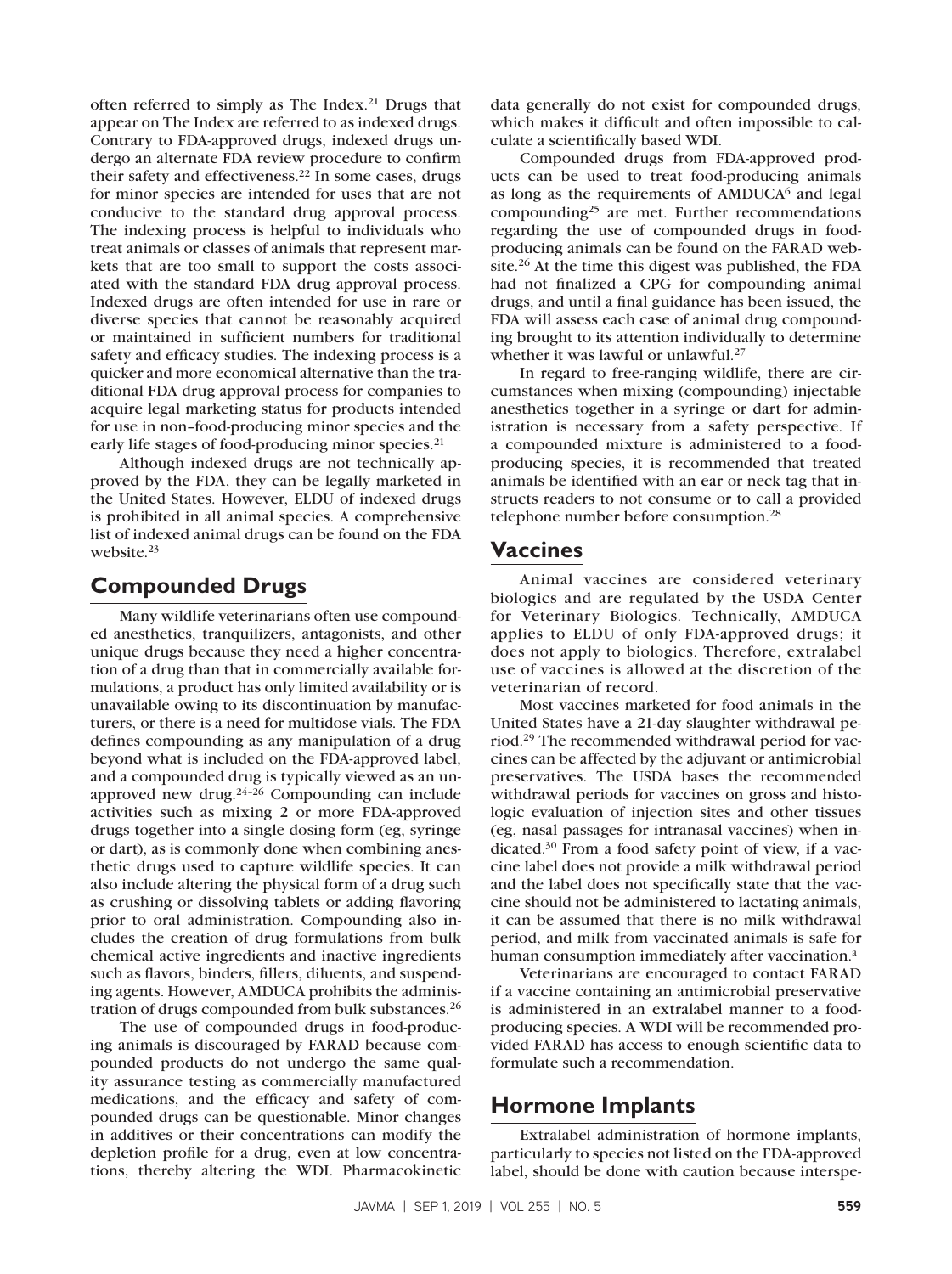cies differences in anatomy and physiology may affect absorption and elimination of the active ingredients in the implants.<sup>31</sup>

Extralabel use of FDA-approved hormone implants in food-producing animals is allowed as long as the stipulations established by  $AMDUCA<sup>6</sup>$  are met. This means that ELDU of implants must be for therapeutic purposes only, and implants cannot be used in an extralabel manner for management purposes such as estrus synchronization, behavior modification, improvement of feed efficiency, or growth promotion. Whenever possible, implants should be implanted at the location described on the FDA-approved label to facilitate proper hormone absorption and clinical response. Most implants that contain a naturally occurring hormone have a 0-day WDT when administered in accordance with the FDA-approved label. However, when such an implant is administered to a game animal in an extralabel manner, an extended WDI would need to be observed to be in compliance with AMDUCA.

It is important that veterinarians are cognizant of whether individual implant products have been approved by the FDA or are classified as indexed drugs. For example, there is a subcutaneous hormone implant product that contains 4.7 mg of deslorelin/ implant,<sup>b</sup> which is classified as an indexed drug and therefore cannot be administered in an extralabel manner because ELDU is permissible for only FDAapproved drugs. That implant can only be used in non–food-producing minor species or food-producing minor species in their early life stages in accordance with the label directions. Conversely, there is a subcutaneous implant product containing 2.1 mg of deslorelin acetate/implant, $c$  which is approved by the FDA for induction of ovulation in horses. That product can be administered in an extralabel manner to any species for treatment of reproductive disorders or as a medical contraceptive<sup>32</sup>; however, an extended WDI would have to be observed if it was administered to a food-producing species.

# **Analgesics, Anesthetics, and Darts**

Injectable anesthetics are commonly used to immobilize and anesthetize wildlife, but they tend to have a very narrow safety margin. Consequently, dose adjustment or titration might be necessary, and it is important that animals are closely monitored for adverse reactions.33 Remote drug delivery systems vary on the basis of type of gun and needle used and can cause more muscle damage and necrosis than typical IM injections. Muscle damage and necrosis can cause prolonged or erratic drug elimination. Pharmacokinetic data for drugs administered by remote delivery systems are often lacking; therefore, the FARAD-recommended WDI for a drug administered by a remote delivery system is generally longer than that for the same drug administered IM with a hand-held syringe.

For wildlife species, FARAD frequently receives requests for recommended WDIs for analgesics, seda-

tives, and other injectable medications commonly used in anesthetic regimens such as butorphanol, xylazine, ketamine, tiletamine hydrochloride, and zolazepam hydrochloride. Another product for which FARAD often receives requests for WDI recommendations is a commercial formulation<sup>d</sup> containing both tiletamine and zolazepam, which is effective and commonly used for wildlife immobilization. There are limited pharmacokinetic data available for the tiletamine-zolazepam combination in bears. In 1 study,  $34$ tiletamine and zolazepam metabolites persisted for prolonged periods, especially in fat and muscle tissue, after administration of the combination product to polar bears. Conversely, the tiletamine-zolazepam combination was rapidly metabolized and eliminated following administration to black bears.<sup>35</sup> Pharmacokinetic data for the tiletamine-zolazepam combination in other wildlife species are lacking. Pharmacokinetic data are also lacking for administration of butorphanol to wildlife species. In cattle and many other domestic species, the plasma half-life of butorphanol is short and the volume of distribution is large, which suggest that low concentrations of the drug may accumulate in tissues and potentially result in residue violations.

## **Antagonist Drugs**

In wildlife species, antagonist drugs are often used to reverse the effects of immobilization drugs. Use of antagonist drugs minimizes recovery time and the risk for tissue hypoperfusion and hypoxia.<sup>36</sup> They are also useful for patients that develop a life-threatening adverse reaction to an anesthetic.<sup>36</sup> Antagonist drugs act either as pharmacological antagonists or indirectly by physiologic antagonism.<sup>36</sup> Pharmacological antagonists compete for or alter the receptor sites for an agonist, which causes the agonist to be displaced, thereby reversing or preventing its effects.37 Physiologic antagonists oppose the pharmacological effects of an agonist by acting on different receptors or distinct cellular pathways.37,38 Although there are a fair number of antagonists labeled for use in animal species, FARAD has limited residue data for those agents. Prolonged agonist effects and renarcotization can result in metabolic problems or death if treated animals are not closely monitored.39

Nalorphine hydrochloride, a pharmacological antagonist, is approved by the FDA for use in dogs to facilitate recovery following opioid-induced anesthesia or respiratory and circulatory depression. Unfortunately, residue data for nalorphine in wildlife or foodanimal species are not currently available. Naloxone, another pharmacological antagonist, is approved by the FDA to treat opioid overdose in humans but not in animals. The FARAD database contains limited naloxone tissue data in sheep $40,41$  and swine<sup>42</sup> but has no tissue data for naloxone in any wildlife species.

Atipamezole is approved by the FDA for use in dogs to reverse the sedative effects of dexmedetomidine hydrochloride and medetomidine hydro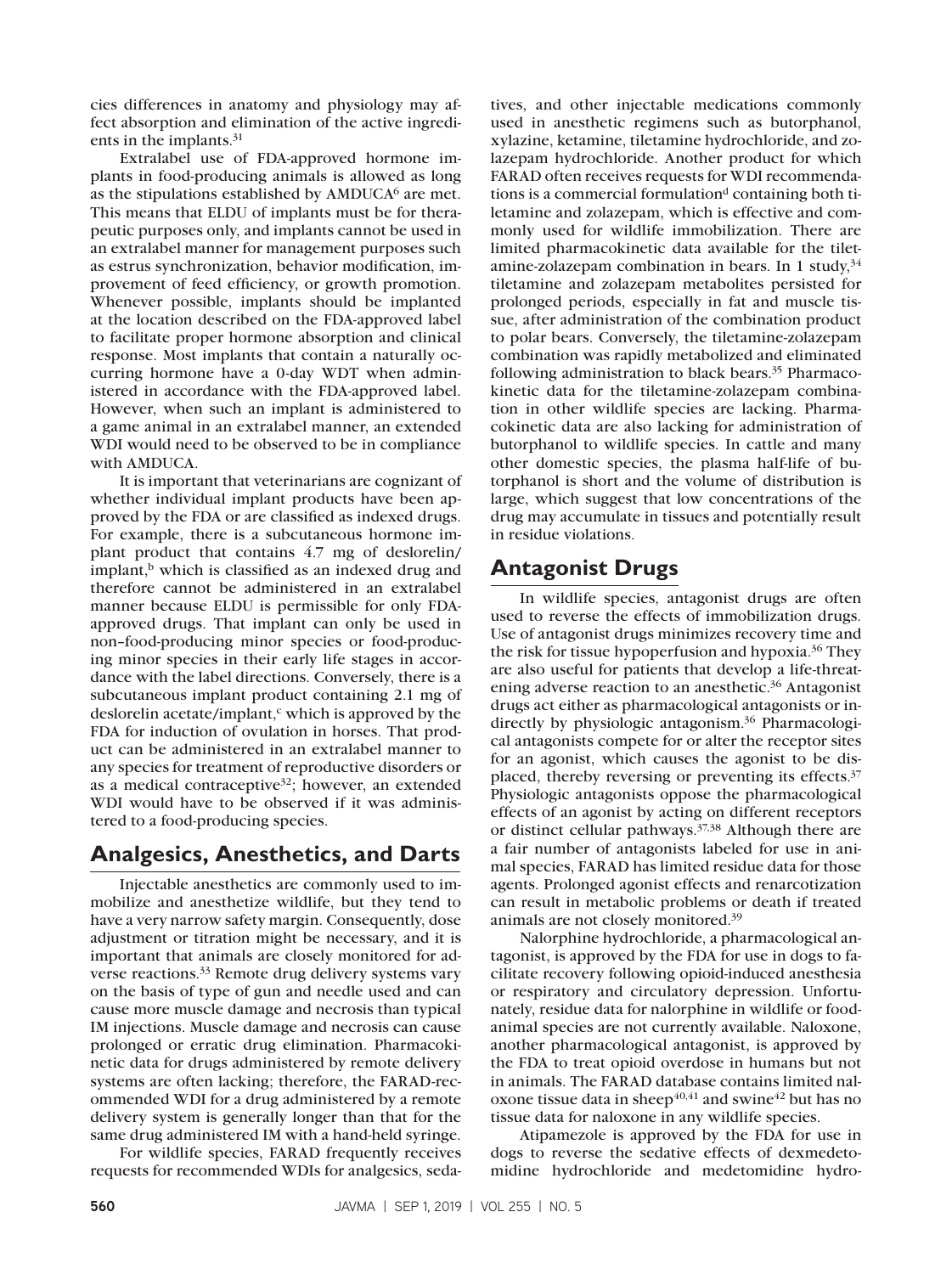chloride. Limited plasma data for atipamezole in food-animal species are available.43–49 Tolazoline is a pharmacological antagonist approved by the FDA for use in horses to reverse the effects of xylazine. There are limited pharmacokinetic data for tolazoline in sheep $50$  and cattle, $51$  but pharmacokinetic data are lacking for wildlife species.

Neostigmine is a pharmacological antagonist approved by the FDA for use in sheep, swine, and beef and nonlactating dairy cattle as an antagonist for curare; it also has antagonistic effects against acetylcholine and gallamine.37 Unfortunately, pharmacokinetic data for neostigmine in food-producing species are currently lacking.

Doxapram is a physiologic antagonist approved by the FDA for use in dogs, cats, and horses for reversal of the effects of xylazine, cyclohexylamine, and etorphine. Limited tissue residue data for doxapram are available for sheep52 but not for any wildlife species. Owing to the limited tissue pharmacokinetic data currently available for most antagonist drugs, veterinarians are encouraged to contact FARAD for WDI recommendations following ELDU of such drugs in the event that new data becomes available.

### **Supplements**

Products containing a combination of vitamin E and selenium are often used in wildlife species to alleviate or prevent capture myopathy, a poorly understood condition that commonly occurs in wildlife species during capture for identification and research purposes. Vitamin E and selenium deficiencies might be contributing factors in the development of rhabdomyolysis in animals, and animals deficient in vitamin E and selenium may be predisposed to capture myopathy.53 That condition is most frequently observed in hooved wildlife but has also been reported in longlegged water birds, raptors, and marsupials.<sup>54-56</sup> Tissue residue data for vitamin E–selenium combination products are available for most domestic food-animal species,57–60 but pharmacokinetic data for those products in wildlife species are currently unavailable.

In the United States, the manufacture of dietary supplements is not regulated; therefore, product quality is not assured. Dietary supplements might be contaminated with chemicals that could result in violative or harmful residues in food-producing species.

If dietary supplements are administered in accordance with the label directions and no withdrawal period is stated on the label, then no withdrawal period is required. However, if dietary supplements are administered in an extralabel manner, an extended WDI may be required.

### **Prohibited Drugs**

In the United States, it is illegal for drugs that the FDA has prohibited or restricted from use in food animals $15$  (Table 2) to be administered to any animal, domestic or wild, that could potentially enter the

human food chain. Most of the prohibited drugs are medically important antimicrobials used in human medicine or have been shown to represent a risk to human health when consumed in products derived from treated animals. The adverse effects of and risks associated with prohibited drug residues are not considered to lessen over time such as between hunting seasons or following extended withdrawal periods. Drugs approved by the FDA for use in food-producing species should be used for the treatment of captive and free-ranging wildlife whenever possible.

Enrofloxacin is a fluoroquinolone, and it is one of the most common drugs for which FARAD receives requests for WDIs. The FDA expressly prohibits the ELDU of fluoroquinolones in all food-producing species, including captive and free-ranging wildlife.15 Thus, enrofloxacin can be legally administered only in accordance with the FDA-approved label (ie, to swine for the treatment and control of respiratory disease at any age or for the control of colibacillosis in weaned pigs and to beef cattle and dairy cattle < 20 months old for the treatment and control of respiratory disease). In human medicine, fluoroquinolones are frequently used to treat bacterial infections that are resistant to other antimicrobials and life-threatening illnesses such as pneumonia caused by *Pseudomonas* spp. The prohibition of the use of fluoroquinolones in food-producing species was enacted in an effort to preserve the efficacy of that essential class of drugs in human patients.

To reiterate, in the United States, no drug (including enrofloxacin) prohibited from use in foodproducing species by the FDA should ever be administered to any animal that has the potential to enter the human food chain. This includes rabbits, deer, and other free-ranging animals that are rehabilitated and released back into their native habitats and could subsequently be harvested by hunters for human consumption. If residues of an FDA-prohibited drug are detected in any edible animal-derived product, the prescribing veterinarian can be held legally responsible. Furthermore, FARAD never provides a WDI for any FDA-prohibited drug and recommends that any animal treated with an FDA-prohibited drug never enter the human food chain.

## **Wildlife Species for Which Drug WDI Recommendations Are Commonly Requested**

Over the last 20 years, FARAD has received numerous requests for WDIs following ELDU in wildlife. The 10 most common drugs for which FARAD received WDI requests following ELDU in wildlife species between 1998 and 2018 were summarized **(Table 3)**.

#### **Game birds and waterfowl**

Currently, there are 19 drugs approved by the FDA for use in game birds (Table 1). Nevertheless,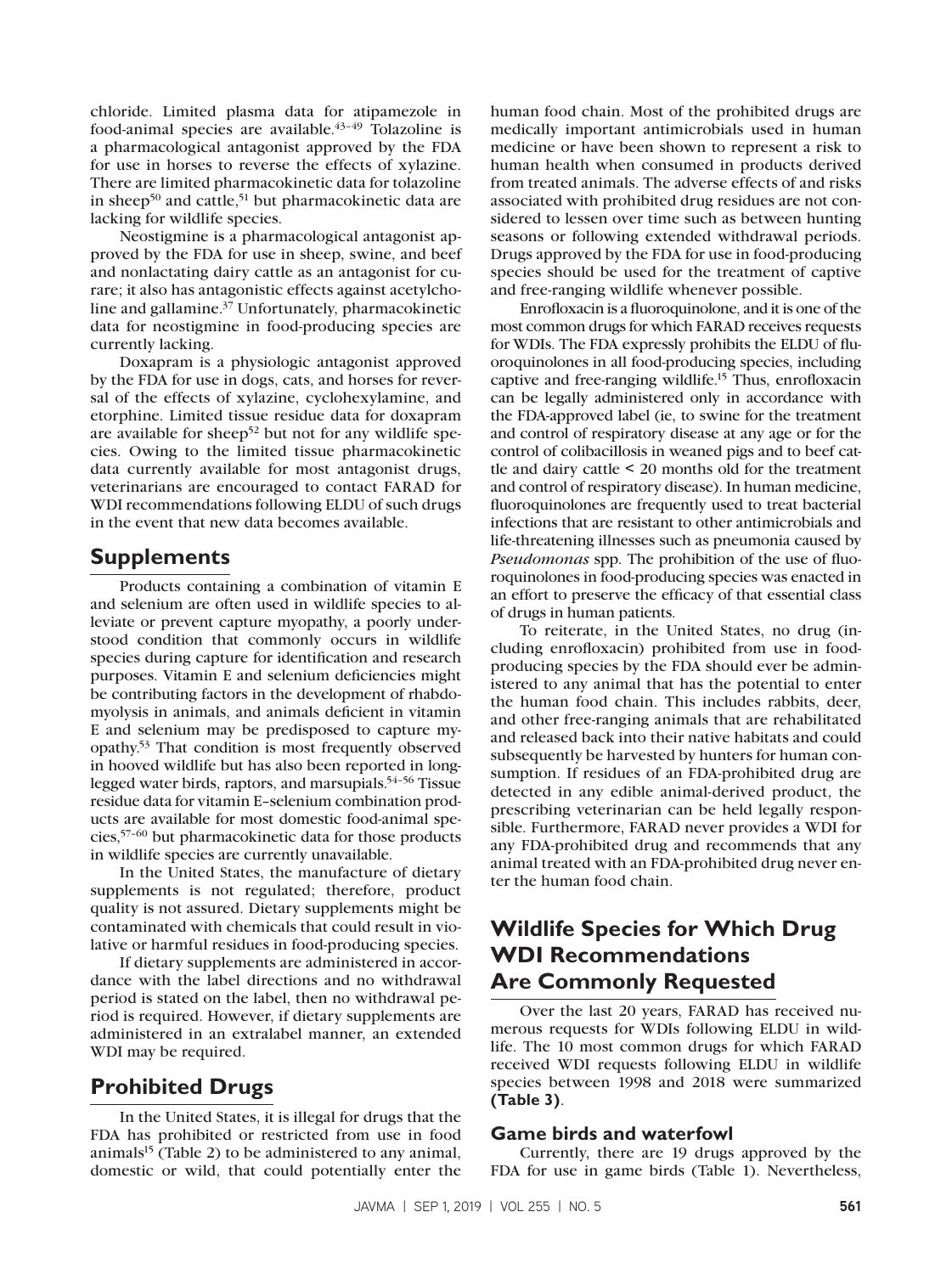**Table 3**—Summary of drugs for which FARAD most frequently received WDI requests for wildlife species from January 1, 1998, to January 1, 2018.

| Drug                                                | No. of WDI requests |
|-----------------------------------------------------|---------------------|
| Meloxicam                                           | 85                  |
| Enrofloxacin*                                       | 57                  |
| Tiletamine hydrochloride-zolazepam<br>hydrochloride | 57                  |
| Amoxicillin                                         | 50                  |
| Xylazine hydrochloride                              | 50                  |
| Sulfadimethoxine                                    | 47                  |
| Fenbendazole                                        | 44                  |
| <b>Ivermectin</b>                                   | 44                  |
| Oxytetracycline                                     | 38                  |
| Penicillins                                         | 32                  |
| All other drugs                                     | 654                 |

The top 10 drugs for which FARAD received WDI requests for wildlife species are listed individually. Wildlife species included bison, buffalo, cervids (deer and elk), water fowl (ducks, geese, swans), game birds (quail, pheasant, peacock, and partridge), rabbits, wild boars, sea lions, bears, opossum, pigeons, doves, turtles, fish, and shellfish. \*Extralabel use of fluoroquinolones in food-producing species is prohibited by the FDA, and FARAD is not allowed to give WDI recommendations in those cases.

FARAD often receives WDI requests following ELDU of meloxicam, sulfadimethoxine, fenbendazole, ivermectin, and amprolium in game birds.

For game birds (particularly ducks and geese), meloxicam is the most common drug for which WDI requests are submitted to FARAD. Meloxicam is a cyclooxygenase-2 preferential NSAID approved by the FDA for use in dogs and cats. There are no FDAapproved meloxicam formulations for use in foodproducing animals in the United States; therefore, detection of meloxicam residues in any edible animal tissue is a violation (ie, the regulatory tolerance is 0). The respective drug regulatory agencies of Australia, Canada, and New Zealand have approved use of injectable formulations of meloxicam in cattle, sheep, and swine. Unfortunately, FARAD has not been able to find any published tissue residue data for meloxicam in wildlife species. However, there are limited published data regarding the plasma pharmacokinetics of meloxicam in buffalo (*Bubalus bubalis*),<sup>61-63</sup> yak,<sup>64</sup> ostriches (*Struthio camelus*),<sup>65</sup> chickens, turkeys, and pigeons.66,67,e Estimation of a WDI from plasma pharmacokinetic data is not optimal because that data may not reflect the tissue pharmacokinetics of drugs.

Sulfadimethoxine is approved by the FDA for use in ducks, chickens, turkeys, and partridges, and the sulfadimethoxine tolerance is 100 ppb in edible tissues derived from those species. However, when sulfadimethoxine is administered in an extralabel manner to other avian species, the detection of any residues of the drug in edible tissues derived from treated animals is considered a violation (ie, the tolerance is 0), and an extended WDI is required to be in compliance with AMDUCA. Because pharmacokinetic data for sulfadimethoxine are not currently available for any game bird species, FARAD likewise recommends a prolonged WDI.

Another drug for which FARAD frequently receives WDI requests for game birds is the anthelmin-

tic fenbendazole. Fenbendazole is not approved by the FDA for use in game birds, and although there are limited plasma pharmacokinetic data available for the drug in game birds, $68-72$  tissue depletion data in those species are currently lacking. In 1 study<sup>70</sup> in which pheasants were administered various doses of fenbendazole in the feed for 21 consecutive days and then euthanized (no WDI), tissue concentrations of the drug and its metabolites were very low. However, because fenbendazole is not approved by the FDA for use in pheasants or any other game bird species, the detection of any residue of the drug in edible tissues from those species is considered a violation.

Extralabel use of ivermectin in waterfowl also generates frequent requests to FARAD for WDI recommendations. Unfortunately, tissue residue data for ivermectin in waterfowl are currently lacking.

Amprolium is approved by the FDA for use in pheasants as a feed additive for the prevention of coccidiosis. The liver tolerance for amprolium in pheasants is 1 ppm.12 Limited tissue amprolium data are available for pheasants<sup>73</sup> but no other game bird species.

#### **Cervids**

Fourteen drugs are currently approved by the FDA for use in cervids. However, FARAD frequently receives requests for WDIs for ivermectin, oxytetracycline, tiletamine-zolazepam, xylazine, and other drugs commonly used for immobilization in cervids. Requests for WDIs for the sedative antagonists yohimbine, naltrexone hydrochloride, and atipamezole are also common.

Ivermectin is approved by the FDA for use in reindeer but not other cervid species for the treatment and control of warbles (*Oedemagena tarandi*).12 The meat WDT for reindeer following administration of ivermectin in accordance with the FDA-approved label is 56 days, and the liver tolerance for the drug is 15 ppb.12 Limited tissue residue data following SC and PO administration of ivermectin are available for reindeer $74-77$  but not other cervid species.

Oxytetracycline is an antimicrobial approved by the FDA for use in many food-producing species, such as cattle, swine, sheep, chickens, turkeys, finfish, and lobster, but is not approved for use in any cervid species. Plasma, muscle, and liver residue data following administration of oxytetracycline to cervid species are available but sparse.<sup>78-80</sup>

Plasma and tissue residue data for anesthetics and antagonist drugs in cervids are also limited.81 Xylazine is approved by the FDA for use in elk and deer for sedation or as an analgesic or preanesthetic agent; however, the label specifically states that the drug is approved for use in elk and deer not intended for human consumption. Therefore, tissue tolerances for xylazine have not been established for cervids, and the detection of any xylazine residue in edible tissues of cervids is a violation. Yohimbine, a pharmacological antagonist selective for  $\alpha_2$ -adrenergic receptors, is approved by the FDA for use in captive and free-ranging deer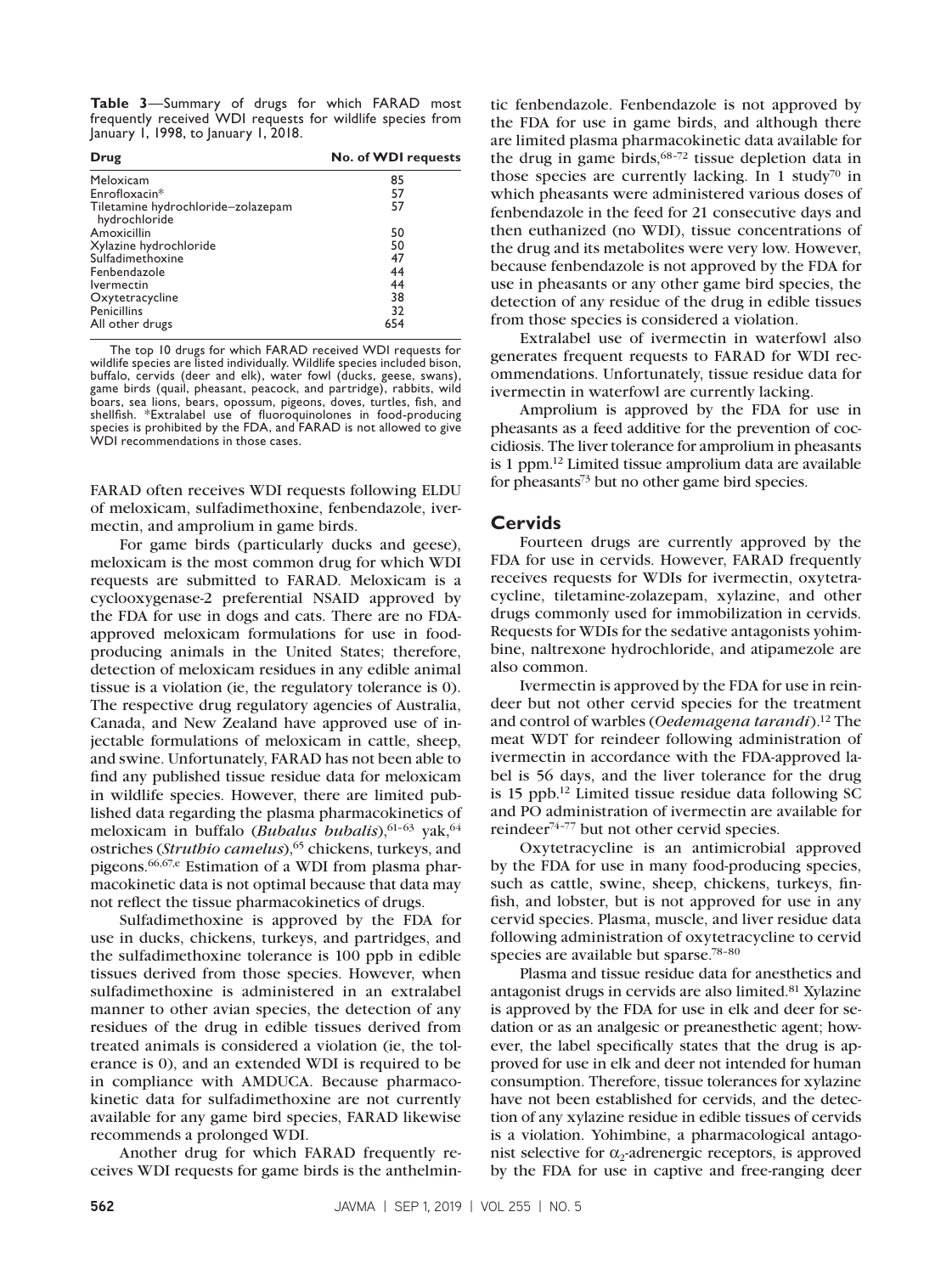and elk as a reversal agent for xylazine. Although the FDA-approved label states that yohimbine should not be used in domestic food-producing animals and tissue tolerances for yohimbine have not been established for any species, the label also states that the drug should not be administered to deer and elk for 30 days before or during hunting season, which is suggestive of a meat WDT. Pharmacokinetic data for yohimbine are lacking for cervids, but there are some limited pharmacokinetic data for yohimbine in cattle.82

The pharmacological antagonist naltrexone is approved by the FDA for use in elk and moose as an antagonist for carfentanil citrate (a synthetic opioid that has been voluntarily withdrawn from the market by the manufacturer). This is another drug for which the label specifically states it is not for use in domestic foodproducing animals and specifies that it should not be administered to elk and moose for 45 days before or during hunting seasons.12 Tissue tolerances for naltrexone have not been established for any species.<sup>12</sup> Pharmacokinetic data for naltrexone in elk and moose are lacking, but the pharmacokinetics of naltrexone have been investigated in common eland (*Taurotragus oryx*), another cervid species.<sup>83</sup> Results of that study<sup>83</sup> indicate that the plasma half-life of naltrexone is fairly short (3.7 hours) when it is administered after carfentanil. It is believed that naltrexone has a longer half-life than other opioid antagonists, which makes it a safer alternative for reversing potent opioids, such as carfentanil, because it decreases the risk for renarcotization.84–87 However, the long half-life of naltrexone suggests that a prolonged WDI may be necessary to avoid violative tissue residues of the drug.

Only limited data are currently available regarding the depletion of atipamezole in wildlife. $43,81,88$  In a study $43$  involving reindeer, the plasma elimination half-life for atipamezole (59.9 minutes) was shorter than that for medetomidine (76.1 minutes), which resulted in the animals becoming resedated 30 to 60 minutes after atipamezole administration.

#### **Bison and buffalo**

Five drugs are currently approved by the FDA for use in bison, but there are limited tissue residue data available for most drugs in bison and buffalo. It is important to note that, although bison (*Bison bison*), buffalo (*Bubalus bubalis*), and domestic cattle (*Bos taurus*) all belong to the Bovidae family, they are 3 distinct species, and many drugs are metabolized and eliminated differently among species.

Florfenicol is the most common drug for which FARAD receives WDI requests for bison and buffalo. Other drugs for which FARAD commonly receives WDI requests for bison and buffalo include avermectins (doramectin and eprinomectin), xylazine, tulathromycin, flunixin, and sulfadimethoxine. There are currently no pharmacokinetic data for florfenicol in bison, but there are a substantial amount of plasma, milk, and tissue data available following the

use of florfenicol in domestic cattle. Only limited plasma and milk, but no tissue, pharmacokinetic data are available for avermectins in buffalo.<sup>89,90,f</sup> Plasma and milk pharmacokinetic data were determined following SC administration of doramectin to buffalo.<sup>f</sup> The plasma and milk pharmacokinetics of eprinomectin and moxidectin have been reported following topical application of those drugs to lactating water buffalo.<sup>90</sup> Results of that study<sup>90</sup> indicate that the systemic availability of moxidectin following topical administration in water buffalo is similar to that for domestic cattle; however, the concentration of moxidectin achieved in the milk of water buffalo was substantially higher than that in domestic cattle, which suggests that an extended WDI is required for moxidectin when it is administered to water buffalo. In contrast, the systemic availability of eprinomectin following topical administration to water buffalo was lower than that reported for domestic cattle but similar to that reported for sheep. $90$  For the water buffaloes of that study, $90$  the milk concentration of eprinomectin was lower than the milk concentration of moxidectin, which suggests that the WDI for eprinomectin following topical application was shorter than that for moxidectin in water buffalo. Pharmacokinetic data for xylazine are available for cattle<sup>51,91,92</sup> but not buffalo. Serum pharmacokinetic data for tulathromycin following SC administration to bison are limited,  $93.94$  but serum or plasma and tissue pharmacokinetic data are available for tulathromycin following administration to cattle,<sup>95-100,g</sup> goats,<sup>101-107</sup> and sheep.<sup>108,109</sup> Although extensive plasma and tissue pharmacokinetic data are available for flunixin in cattle, goats, and sheep, we are aware of only 1 study<sup>110</sup> in which the plasma pharmacokinetics of flunixin were determined for buffalo. Sulfadimethoxine is approved by the FDA for use in cattle, and the established tolerance for sulfadimethoxine in edible tissues is 100 ppb. Requests for WDIs for sulfadimethoxine in both milk and meat products of bison have been received by FARAD. The pharmacokinetics of sulfadimethoxine in plasma and milk of buffalo have been described in 4 studies.111–114

For many drugs administered to bison and buffalo, tissue pharmacokinetic data are available for cattle, goats, and sheep. Extrapolation of that data to other ruminant species is possible, but that extrapolation should be done with caution and WDIs should be appropriately extended.

#### **Rabbits**

Sulfaquinoxaline and lasalocid sodium are the only 2 products currently approved by the FDA for use in rabbits. Thus, FARAD often receives requests for WDIs following ELDU in rabbits.

The most common drug for which FARAD receives WDI requests for rabbits is sulfadimethoxine. Administration of sulfadimethoxine to rabbits has been evaluated in multiple studies,<sup>115-125</sup> but the de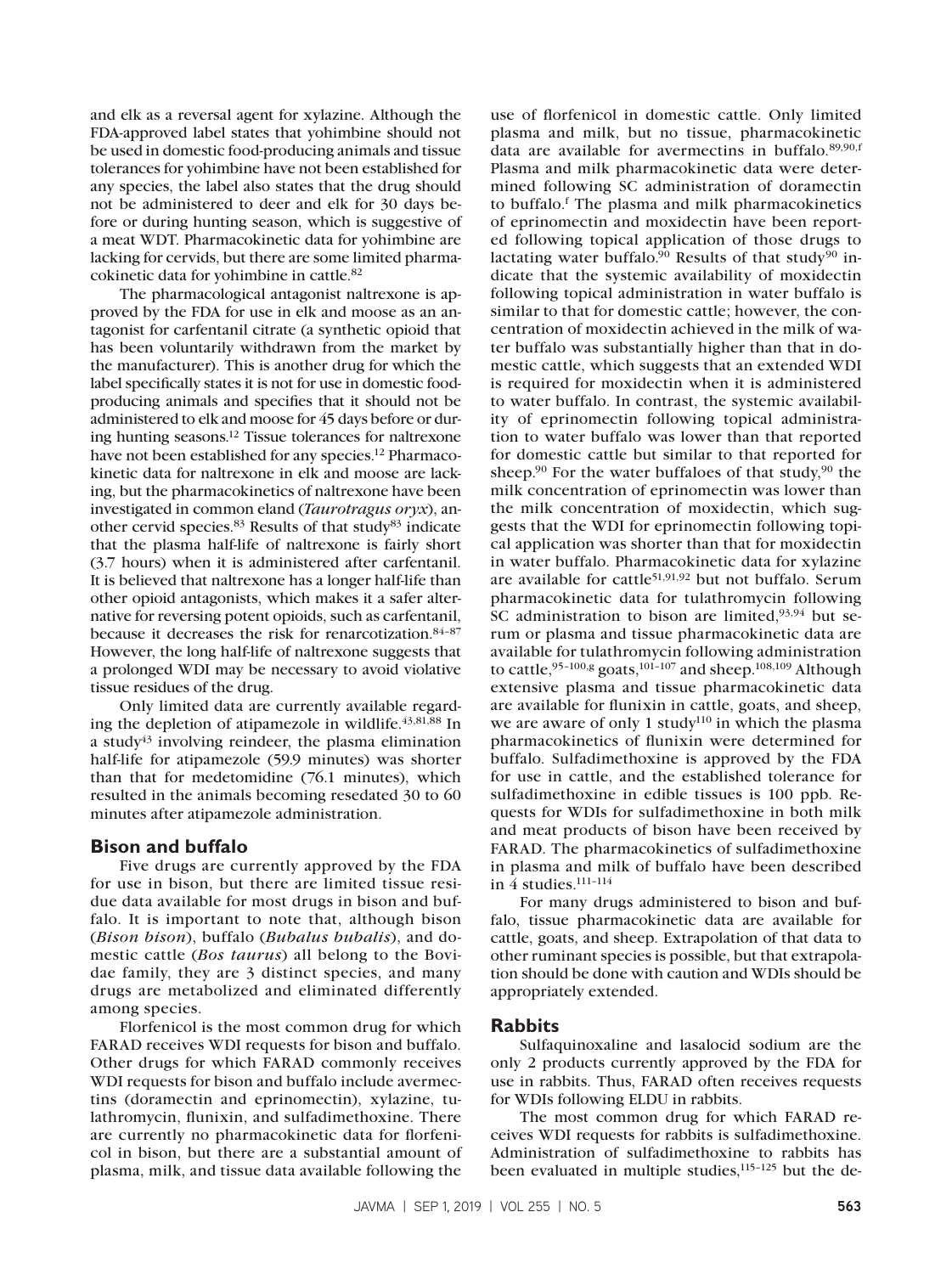pletion of the drug from the tissues of rabbits was described in only 1 study.<sup>126</sup> The most frequent reason provided to FARAD for ELDU of sulfadimethoxine in rabbits is the treatment of coccidiosis. For rabbits, sulfaquinoxaline is labeled for the prevention and control of coccidia and lasalocid sodium is labeled for the prevention of coccidia; therefore, FARAD recommends that 1 of those 2 FDA-approved drugs be used to treat coccidiosis in rabbits to be in compliance with AMDUCA.

Other drugs for which FARAD commonly receives WDI requests for rabbits include fenbendazole, ivermectin, amprolium, xylazine, and meloxicam. Currently, only 3 studies $69,71,127$  provide plasma elimination data for fenbendazole following oral or IV administration to rabbits. There is 1 study<sup>128</sup> that describes tissue elimination data for ivermectin following SC administration to rabbits; results indicate that the drug is widely distributed and has the potential to exist in high concentrations in tissues for a prolonged period of time.

The number of requests for WDIs following ELDU of amprolium in rabbits has risen considerably over the last 2 years (25 WDI requests between 1996 and 2018 [1.14 requests/y], which included 13 WDI in 2017 and 2018 [6.5 requests/y]). Compliance policy guide 615.11519 does not prohibit the administration of amprolium in the feed or water of rabbits. However, it is considered ELDU, and tissue tolerances for amprolium in rabbit tissues have not been established. Therefore, the detection of amprolium in any edible tissue derived from rabbits would be considered a violation. Pharmacokinetic data for amprolium are sparse for food-producing species in general and are completely lacking for rabbits.

Xylazine is commonly used as a sedative, analgesic, or preanesthetic agent in rabbits; however, there are currently no pharmacokinetic data for xylazine in any rodent or lagomorph species. Requests for WDIs following oral administration of meloxicam to rabbits are occasionally received by FARAD, and plasma elimination data for meloxicam following oral administration of single or multiple doses of the drug to rabbits are available.129–131

Rabbits and other lagomorph species are cecotrophic, which presents a challenge for the estimation of WDIs regardless of the drug administered. Unmetabolized parent drugs that are incorporated into cecotrophes (ie, night feces) and reingested by the treated animal (or a cohort animal with access to the feces from the treated animal) can contribute to the persistence of tissue drug residues for prolonged periods and increase the risk for violative residues.132

#### **Summary**

The purpose of this FARAD Digest is to provide US veterinarians guidance regarding ELDU in wildlife and game animals. Because few drugs have been approved by the FDA for use in nondomestic species, ELDU in wildlife and game animals is common. Re-

gardless of the drug, tissue tolerances have typically not been established for species that are not included on the FDA-approved label. In the absence of an established tolerance for a particular drug in a species, the detection of that drug or any of its metabolites in edible tissues derived from treated animals of that species is considered a violation and subject to regulatory action (ie, the default tolerance is 0). Pharmacokinetic data are generally lacking or limited for nondomestic species. Therefore, to be conservative and minimize the risk for violative residues, FARAD typically recommends prolonged WDIs for drugs following ELDU in wildlife and game species. Given that the fate of wildlife species is unknown, it is best that animals with the potential to enter the human food chain be considered food-producing species and not be anesthetized or treated and released into their native habitats during hunting season. If wildlife or game animals must be administered drugs that might cause residues in edible tissues and are released into their native habitats before the recommended WDT or WDI has expired, it is recommended that those animals be identified in some manner to alert hunters who might subsequently harvest the animals that the meat should not be consumed before a particular date or consultation with appropriate responsible parties or authorities.

Veterinarians should be aware of the requirements outlined by AMDUCA for legal ELDU to safeguard the human food supply while continuing to promote the health and welfare of wildlife species. Given the ongoing generation of pharmacokinetic and tissue residue data, veterinarians are encouraged to contact FARAD for WDIs following ELDU in food-producing species, even for drugs for which FARAD has not previously been able to recommend a WDI, because new information may have become available in the intervening period. Additional information regarding drug residue avoidance and WDIs for food-producing species is available on the FARAD website.133 Veterinarians are encouraged to abide by the veterinary oath, professional standards, and existing laws to the best of their abilities to avoid residue violations in human food products that are of animal origin.

### **Acknowledgments**

The FARAD Program is funded by a USDA National Institute of Food and Agriculture grant.

### **Footnotes**

- a. Hauer P, USDA APHIS, Ames, Iowa: Personal communication, Aug 27, 2018.
- b. Suprelorin F Implant, Virbac Animal Health Inc, Fort Worth, Tex.
- c. Ovuplant, Dechra Veterinary Products, Shrewsbury, England.
- d. Telazol, Zoetis Inc, Kalamazoo, Mich.
- e. Baert K, De Backer P. Intravenous pharmacokinetics of flunixin, meloxicam and sodium salicylate in heavy breed chickens (abstr), in *Proceedings*. 8th Cong Eur Assoc Vet Pharm Tox 2000;84.
- f. Chen ZL, Ali BB, Yang ZL, et al. Comparative pharmacokinet-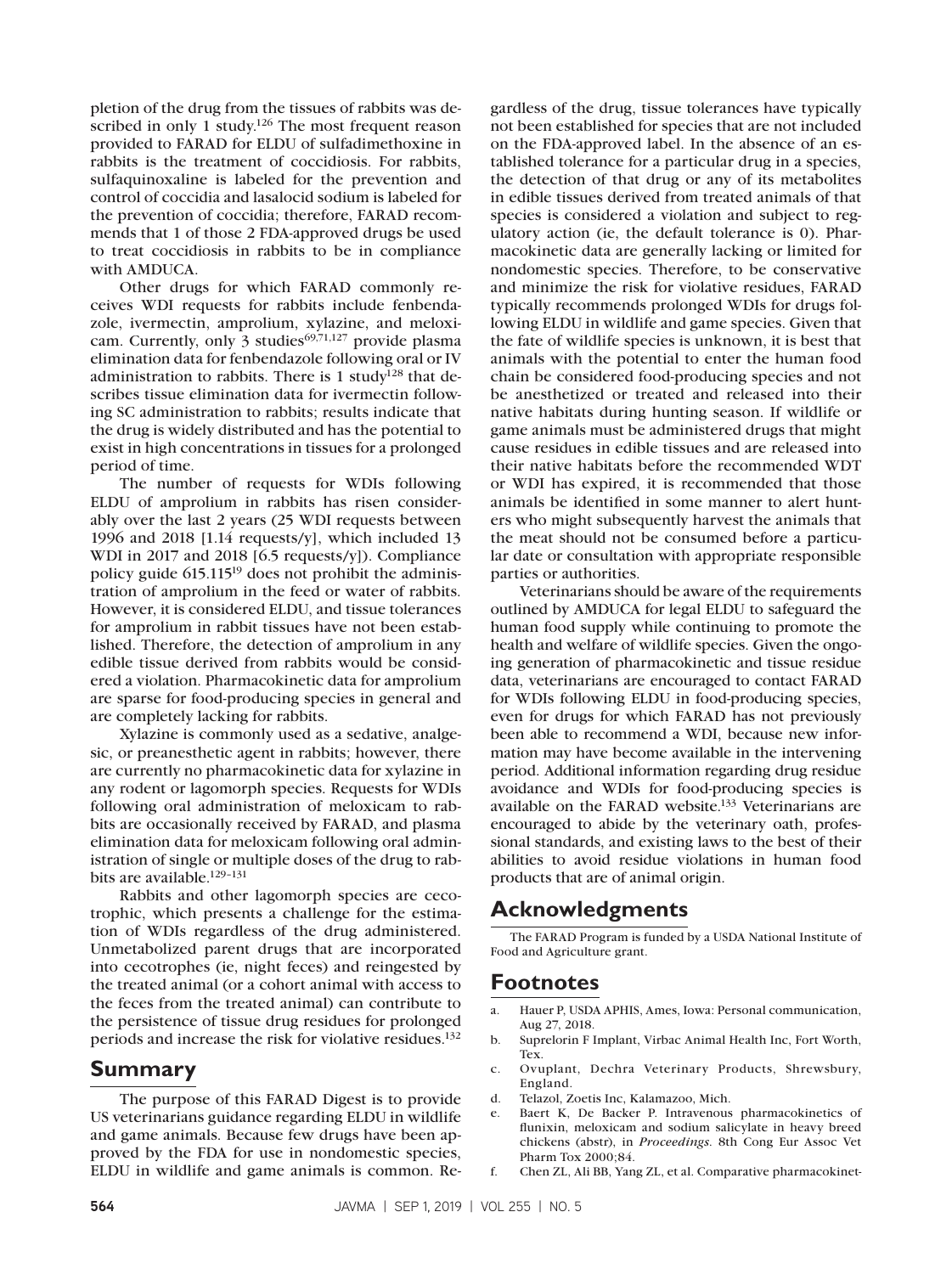ics of doramectin and ivermectin in yellow cattle and buffalo (abstr). *J Vet Pharmacol Ther* 2006;29(suppl 1):281–282.

g. Potter TJ, Illambas J, Rycroft A, et al. Integration of pharmacokinetic and pharmacodynamic data for tulathromycin in healthy and pneumonic calves (abstr). *J Vet Pharmacol Ther* 2012;35(suppl 3):76.

## **References**

- 1. USDA FSIS. 9 CFR 301.2. Agency organization and terminology; mandatory meat and poultry products inspection and voluntary inspection and certification. Terminology; adulteration and misbranding standards. Definitions. Available at: www.govinfo.gov/content/pkg/CFR-2011-title9-vol2/ pdf/CFR-2011-title9-vol2-sec301–2.pdf. Accessed Jun 8, 2018.
- 2. US FDA. 1999 Food Code. Purpose and definitions. Available at: www.fda.gov/food/guidanceregulation/retailfoodprotection/ foodcode/ucm2018345.htm. Accessed Aug 14, 2018.
- 3. USDA National Agricultural Statistics Service. 2012 Census of Agriculture. Available at: www.agcensus.usda.gov/Publications/2012/ Full\_Report/Volume\_1,\_Chapter\_1\_US/usv1.pdf. Accessed Jul 14, 2018.
- Baynes RE, Dedonder K, Kissell L, et al. Health concerns and management of select veterinary drug residues. *Food Chem Toxicol* 2016;88:112–122.
- 5. US FDA. 2017 Animal products FDA regulates. Available at www.fda.gov/ForConsumers/ConsumerUpdates/ ucm268125.htm. Accessed Aug 8, 2018.
- 6. US FDA. US Department of Health and Human Services. 21 CFR 530. Extralabel drug use in animals. Available at: www. govinfo.gov/content/pkg/CFR-2018-title21-vol6/pdf/CFR-2018-title21-vol6-part530.pdf. Accessed Jul 12, 2018.
- 7. USDA FSIS. Inspection and grading of meat and poultry: what are the differences? Available at: www.fsis.usda.gov/ wps/portal/fsis/topics/food-safety-education/get-answers/ food-safety-fact-sheets/production-and-inspection/inspectionand-grading-of-meat-and-poultry-what-are-the-differences\_ /inspection-and-grading-differences. Accessed Feb 1, 2019.
- Amann D. Harvesting wild game. Available at: www.fsis. usda.gov/wps/wcm/connect/fsis-content/internet/main/ newsroom/meetings/newsletters/small-plant-news/smallplant-news-archive/volume-5/spn-vol5-no4. Accessed Feb 2, 2019.
- 9. USDA FSIS. National residue program for meat, poultry, and egg products. 2019 residue sampling plans October 1, 2018 to September 30, 2019. Available at: www.fsis.usda.gov/wps/ wcm/connect/394f0bd4–2c5d-47bc-ba4f-f65992972e43/2019 blue-book.pdf?MOD=AJPERES. Accessed Feb 2, 2019.
- 10. USDA FSIS. National residue program for meat, poultry, and egg products. Residue sample results—"Red Book". Available at: www.fsis.usda.gov/wps/portal/fsis/topics/data-collectionand-reports/chemistry/red-books/red-book. Accessed Feb 2, 2019.
- 11. USDA FSIS. Meat and meat products, poultry, eggs and products of their processing. Available at: www.fsis.usda.gov/wps/ wcm/connect/52d32002–8401–43a6–9aad-c9e296b97ddf/ Custum\_Union\_Decision\_299.pdf?MOD=AJPERES. Accessed Feb 2, 2019.
- 12. US FDA. Animal Drugs @ FDA. Available at: www.animaldrugsatfda.fda.gov/adafda/views/#/search. Accessed Aug 9, 2018.
- 13. FARAD VetGRAM. Available at: www.farad.org/vetgram/ search.asp. Accessed Jun 28, 2018.
- 14. National Research Support Project 7. The minor use animal drug program. Available at: www.nrsp-7.org. Accessed Mar 1, 2019.
- 15. US FDA. US Department of Health and Human Services. 21 CFR 530.41 Extralabel drug use in animals. Drugs prohibited for extralabel use in animals. Available at: www.ecfr.gov/cgibin/text-idx?SID=7e5c85bcd0ff67b4e0702c91270ccd4e&m c=true&node=se21.6.530\_141&rgn=div8. Accessed May 16, 2019.
- 16. US FDA. US Department of Health and Human Services. 21 CFR 1301.75. Registration of manufacturers, distributors, and dispensers of controlled substances. Physical security controls for practitioners. Available at: www.deadiversion.usdoj. gov/21cfr/cfr/1301/1301\_75.htm. Accessed Jul 22, 2018.
- 17. US FDA. US Department of Health and Human Services. 21 CFR 812. Schedules of controlled substances. Available at: www.deadiversion.usdoj.gov/21cfr/21usc/812.htm. Accessed Jul 22, 2018.
- 18. Kreeger TJ. Wildlife chemical immobilization. In: Silvey NJ, ed. *The wildlife techniques manual*. 7th ed. Baltimore: Johns Hopkins University Press, 2012;118–139.
- 19. US FDA. *Compliance policy guide Sec. 615.115 extralabel use of medicated feeds for minor species*. Available at: www.fda.gov/ucm/groups/fdagov-public/@fdagov-afda-ice/ documents/webcontent/ucm074659.pdf. Accessed Jul 10, 2018.
- 20. Martin KL, Clapham MO, Davis JL, et al. Extralabel drug use in small ruminants. *J Am Vet Med Assoc* 2018;253:1001–1009.
- 21. US FDA. Drug indexing. Available at: www.fda.gov/Animal Veterinary/DevelopmentApprovalProcess/MinorUseMinorSpecies/ ucm070206.htm. Accessed Aug 9, 2018.
- 22. US FDA, US Department of Health and Human Services. 21 CFR parts 20, 25, 201, 202, 207, 225, 226, 500, 510, 511, 515, 516, 558, and 589. Index of legally marketed unapproved new animal drugs for minor species; final rule. Available at: www.govinfo.gov/content/pkg/FR-2007–12–06/html/ E7–23580.htm. Accessed Aug 20, 2018.
- 23. US FDA. The Index of legally marketed unapproved new animal drugs for minor species. Available at: www.fda.gov/ AnimalVeterinary/DevelopmentApprovalProcess/ MinorUseMinorSpecies/ucm125452.htm. Accessed Aug 20, 2018.
- 24. US FDA. FDA's concerns about unapproved animal drugs. Available at: www.fda.gov/AnimalVeterinary/GuidanceCompliance Enforcement/ComplianceEnforcement/UnapprovedAnimal Drugs/ucm229084.htm. Accessed Jul 9, 2018.
- 25. US FDA. US Department of Health and Human Services. 21 CFR 530.13 Extralabel drug use in animals. Extralabel use from compounding of approved new animal and approved human drugs. Available at: www.accessdata.fda.gov/scripts/ cdrh/cfdocs/cfcfr/CFRSearch.cfm?fr=530.13. Accessed Aug 9, 2018.
- 26. FARAD. *FARAD compounding guide for the food animal veterinarian*. Available at: www.farad.org/publications/ miscellaneous/FARADCompoundingGuide.pdf. Accessed Jan 9, 2019.
- 27. US FDA. FDA Regulation of Animal Drugs. Available at: www. fda.gov/AnimalVeterinary/ResourcesforYou/ucm268128. htm. Accessed Aug 9, 2018.
- 28. Cattet M. A CCWHC technical bulletin: drug residues in wild meat—addressing a public health concern. *Can Wildl Health Cent Newsletters Publ* 2003;49:1–4.
- 29. USDA APHIS. 9 CFR 112.2. Packaging and labeling. Final container label, carton label, and enclosure. Available at: www. govinfo.gov/content/pkg/CFR-2006-title9-vol1/pdf/CFR-2006-title9-vol1. Accessed Jul 8, 2018.
- 30. USDA APHIS. Veterinary Services Memorandum No. 800.51. Available at: www.aphis.usda.gov/animal\_health/vet\_biologics/ publications/memo\_800\_51.pdf. Accessed Sep 12, 2018.
- 31. Riviere JE, Papich MG. Potential and problems of developing transdermal patches for veterinary applications. *Adv Drug Deliv Rev* 2001;50:175–203.
- 32. Conner MM, Baker DL, Wild MA, et al. Fertility control in free-ranging elk using gonadotropin-releasing hormone agonist leuprolide: effects on reproduction, behavior, and body condition. *J Wildl Manage* 2010;71:2346–2356.
- 33. Grimm KA, Lamont LA. Clinical pharmacology. In: West G, Heard D, Caulkett N, eds. *Zoo animal and wildlife immobilization and anesthesia*. 2nd ed. Ames, Iowa: John Wiley and Sons, 2014;3.
- 34. Semple HA, Gorecki DK, Farley SD, et al. Pharmacokinetics and tissue residues of Telazol in free-ranging polar bears. *J Wildl Dis* 2000;36:653–662.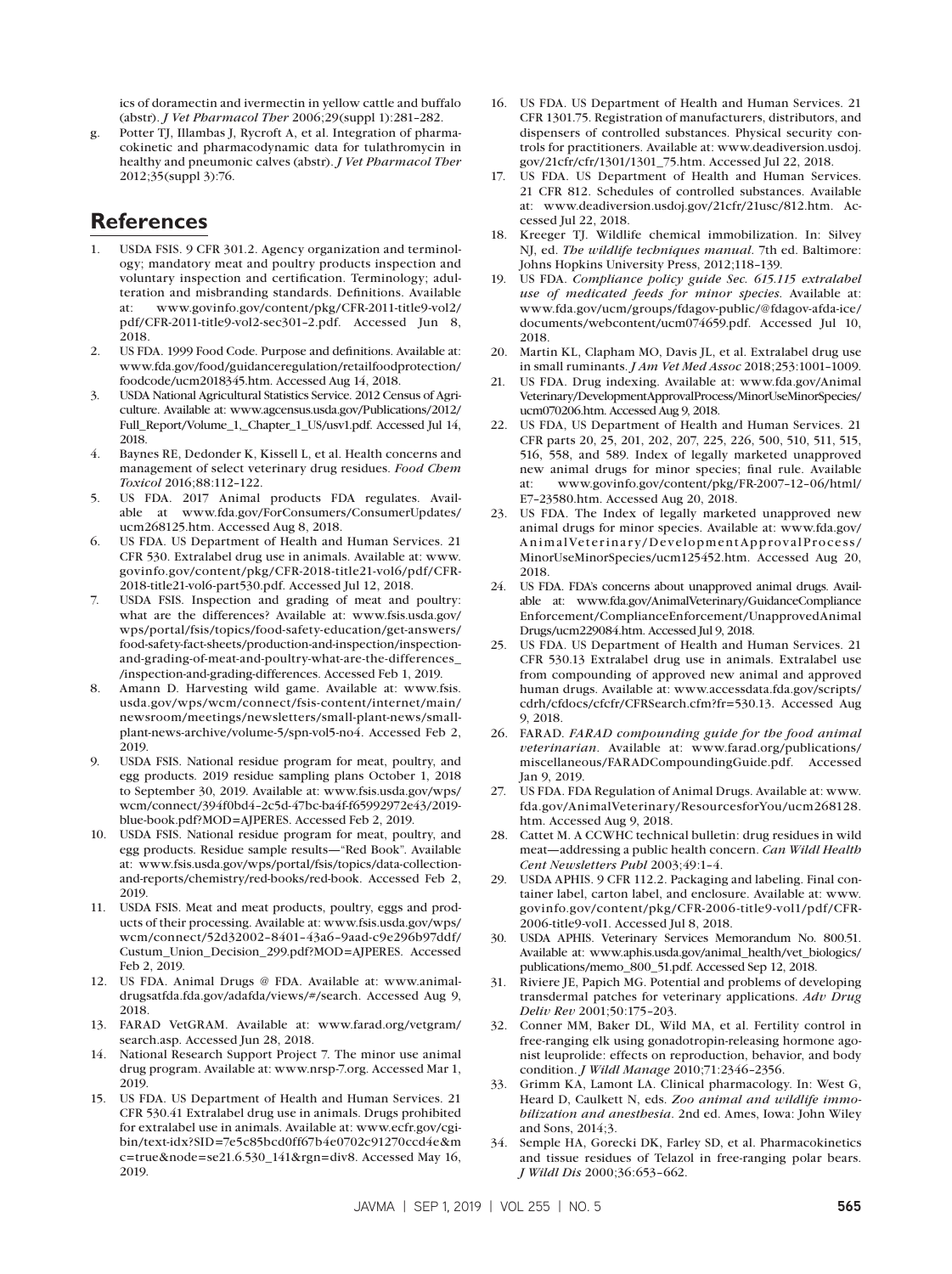- 35. Ryan CW, Vaughan MR, Meldrum JB, et al. Retention time of telazol in black bears. *J Wildl Manage* 2008;73:210–213.
- 36. Janssen CF, Maiello P, Wright MJ Jr, et al. Comparison of atipamezole with yohimbine for antagonism of xylazine in mice anesthetized with ketamine and xylazine. *J Am Assoc Lab Anim Sci* 2017;56:142–147.
- 37. Reeves PT, Roesch C, Raghnaill MN. Drug action and pharmacodynamics. In: *Merck veterinary manual*. Available at: www.merckvetmanual.com/pharmacology/pharmacologyintroduction/drug-action-and-pharmacodynamics. Accessed Aug 1, 2018.
- 38. Swan GE. Drugs used for the immobilization, capture, and translocation of wild animals. In: McKenzie AA, ed. *The capture and care manual*. Pretoria, South Africa: Wildlife Decision Support Services, 1993;17–23.
- 39. Haigh JC. Opioids in zoological medicine. *J Zoo Wildl Med* 1990;21:391–413.
- 40. Alavi FK, Alavi K, McCann JP, et al. Effect of dietary obesity on naloxone disposition in sheep. *Can J Physiol Pharmacol* 1994;72:471–475.
- 41. Payne R, Gradert TL, Inturrisi CE. Cerebrospinal fluid distribution of opioids after intraventricular and lumbar subarachnoid administration in sheep. *Life Sci* 1996;59:1307–1321.
- 42. Liu H, Han L, Xie J, et al. The tissue residues of sodium dehydroacetate used as feed preservative in swine. *J Sci Food Agric* 2018;98:787–791.
- 43. Ranheim B, Horsberg TE, Nymoen U, et al. Reversal of medetomidine-induced sedation in reindeer (*Rangifer tarandus tarandus*) with atipamezole increases the medetomidine concentration in plasma. *J Vet Pharmacol Ther* 1997;20:350–354.
- 44. Ranheim B, Søli NE, Ryeng KA, et al. Pharmacokinetics of medetomidine and atipamezole in dairy calves: an agonistantagonist interaction. *J Vet Pharmacol Ther* 1998;21:428– 432.
- 45. Ranheim B, Arnemo JM, Ryeng KA, et al. A pharmacokinetic study including some relevant clinical effects of medetomidine and atipamezole in lactating dairy cows. *J Vet Pharmacol Ther* 1999;22:368–373.
- 46. Ranheim B, Arnemo JM, Stuen S, et al. Medetomidine and atipamezole in sheep: disposition and clinical effects. *J Vet Pharmacol Ther* 2000;23:401–404.
- 47. Kanazawa H, Nishimura R, Sasaki N, et al. Determination of medetomidine, atipamezole and midazolam in pig plasma by liquid chromatography-mass spectrometry. *Biomed Chromatogr* 1995;9:188–191.
- 48. Horsberg TE, Burka JF, Tasker RAR. Actions and pharmacokinetic properties of the  $\alpha_2$ -adrenergic agents, medetomidine and atipamezole, in rainbow trout (*Oncorhynchus mykiss*). *J Vet Anaesth* 1999;26:18–22.
- 49. Jiang S, Tan LJ, Li X, et al. Antagonistic effect of atipamezole and its pharmacokinetics following anaesthesia with the combined anaesthetic for miniature pigs in minipigs. *Acta Vet Zootech Sin* 2014;12:2074–2080.
- 50. Ward RM, Daniel CH, Willes SR, et al. Tolazoline pharmacokinetics in lambs. *Pediatr Pharmacol (New York)* 1984;4:101– 107.
- 51. Delehant TM, Denhart JW, Lloyd WE, et al. Pharmacokinetics of xylazine, 2, 6-dimethylaniline, and tolazoline in tissues from yearling cattle and milk from mature dairy cows after sedation with xylazine hydrochloride and reversal with tolazoline hydrochloride. *Vet Ther* 2003;4:128–134.
- 52. The European Agency for the Evaluation of Medicinal Products. Doxapram summary report. Available at: www.ema. europa.eu/en/documents/mrl-report/doxapram-summaryreport-committee-veterinary-medicinal-products\_en.pdf. Accessed May 14, 2019.
- 53. Paterson J. Capture myopathy. In: West G, Heard D, Caulkett N, eds. *Zoo animal and wildlife immobilization and anesthesia*. 2nd ed. Ames, Iowa: John Wiley and Sons, 2014;115– 122.
- 54. Fowler A. *Capture myopathy*. Available at: www.fourth crossingwildlife.com/CaptureMyopathy-AnneFowler.pdf. Accessed Aug 1, 2018.
- 55. Robbins C. Minerals. In: *Wildlife feeding and nutrition*. New York: Academic Press, 1983;55–58.
- 56. Bartsch RC, McConnell GD, Imes GD, et al. A review of exertional rhabdomyolysis in wild and domestic animals and man. *Vet Pathol* 1977;14:314–324.
- 57. Ehlig CF, Hogue DE, Allaway WH, et al. Fate of selenium from selenite or seleno-methionine, with or without vitamin E, in lambs. *J Nutr* 1967;92:121–126.
- 58. Van Vleet JF. Retention of selenium in tissues of calves, lambs, and pigs after parenteral injection of a selenium-vitamin E preparation. *Am J Vet Res* 1975;36:1335–1340.
- 59. Arnold RL, Olson OE, Carlson CW. Tissue selenium content and serum tocopherols as influenced by dietary type, selenium and vitamin E. *Poult Sci* 1974;53:2185–2192.
- 60. Hidiroglou M, Jenkins K, Carson RB, et al. Considerations on metabolisms of selenium and vitamin E in young ruminant. *Ann Biol Anim Biochim Biophys* 1969;9:161–170.
- 61. Dumka VK, Sandhu HS, Rajput N. Effect of gatifloxacine on the pharmacokinetics of meloxicam in buffalo calves. *Indian J Anim Sci* 2007;77:1270–1272.
- 62. Cagnardi P, Guccione J, Villa R, et al. Clinical efficacy and pharmacokinetics of meloxicam in Mediterranean buffalo calves (*Bubalus bubalis*). *PLoS One* 2017;12:e0187252.
- 63. Patel HA, Mody SK. Disposition study of meloxicam alone and along with enrofloxacin in male buffalo calves after intravenous route. *Wayamba J Anim Sci* 2012;4:322–326.
- 64. Ali Ahmed FU, Yadav RS, Garg SK. Comparative disposition kinetics of meloxicam following a single intravenous bolus dose and its concurrent administration with ofloxacin in yak and cattle. *J Bioanal Biomed* 2015;7:197–202.
- 65. Baert K, Nackaerts J, De Backer P. Disposition of sodium salicylate, flunixin, and meloxicam after intravenous administration in ostriches (*Struthio camelus*). *J Avian Med Surg* 2002;16:123–128.
- 66. Goessens T, Antonissen G, Croubels S, et al. Nonsteroidal anti-inflammatory drugs in birds: pharmacokinetics, pharmacodynamics and toxicity. *Vlaams Diergeneeskd Tijdschr* 2016;85:55–62.
- 67. Baert K, De Backer P. Comparative pharmacokinetics of three non-steroidal anti-inflammatory drugs in five bird species. *Comp Biochem Physiol C Toxicol Pharmacol* 2003;134:25– 33.
- 68. Baert L, Van Poucke S, Vermeersch H, et al. Pharmacokinetics and anthelmintic efficacy of febantel in the racing pigeon (*Columba livia*). *J Vet Pharmacol Ther* 1993;16:223–231.
- 69. Davis LE, Davis CA, Koritz G, et al. Comparative studies of pharmacokinetics of fenbendazole in food-producing animals. *Vet Hum Toxicol* 1988;30(suppl 1):9–11.
- 70. Griffith R, Yaeger M, Hostetter S, et al. Safety of fenbendazole in Chinese ring-necked pheasants (*Phasianus colchicus*). *Avian Dis* 2014;58:8–15.
- 71. Short CR, Barker SA, Flory W. Comparative drug metabolism and disposition in minor species. *Vet Hum Toxicol* 1988;30(suppl 1):2–8.
- 72. Short CR, Barker SA, Hsieh LC, et al. The elimination of fenbendazole and its metabolites in the chicken, turkey and duck. *J Vet Pharmacol Ther* 1988;11:204–209.
- 73. Patton WH, Schwartz LD, Babish JG, et al. Use of amprolium for the control of coccidiosis in pheasants. *Avian Dis* 1984;28:693–699.
- 74. Dieterich RA, Craigmill AL. Safety, efficacy, and tissue residues of ivermectin in reindeer. *Rangifer* 1990;10:53–56.
- 75. European Medicines Agency. European public MRL assessment report (EPMAR). Ivermectin (All mammalian food producing species). Available at: www.ema.europa.eu/en/ documents/mrl-report/ivermectin-all-mammalian-foodproducing-species-european-public-maximum-residue-limitassessment\_en.pdf. Accessed May 15, 2019.
- European Medicines Agency Committee for Medicinal Products for Veterinary Use. Ivermectin (modification of maximum residue limits). Summary report (5). Available at: www.ema. europa.eu/en/documents/mrl-report/ivermectin-modificationmaximum-residue-limits-summary-report-5-committee-veterinarymedicinal\_en.pdf. Accessed May 15, 2019.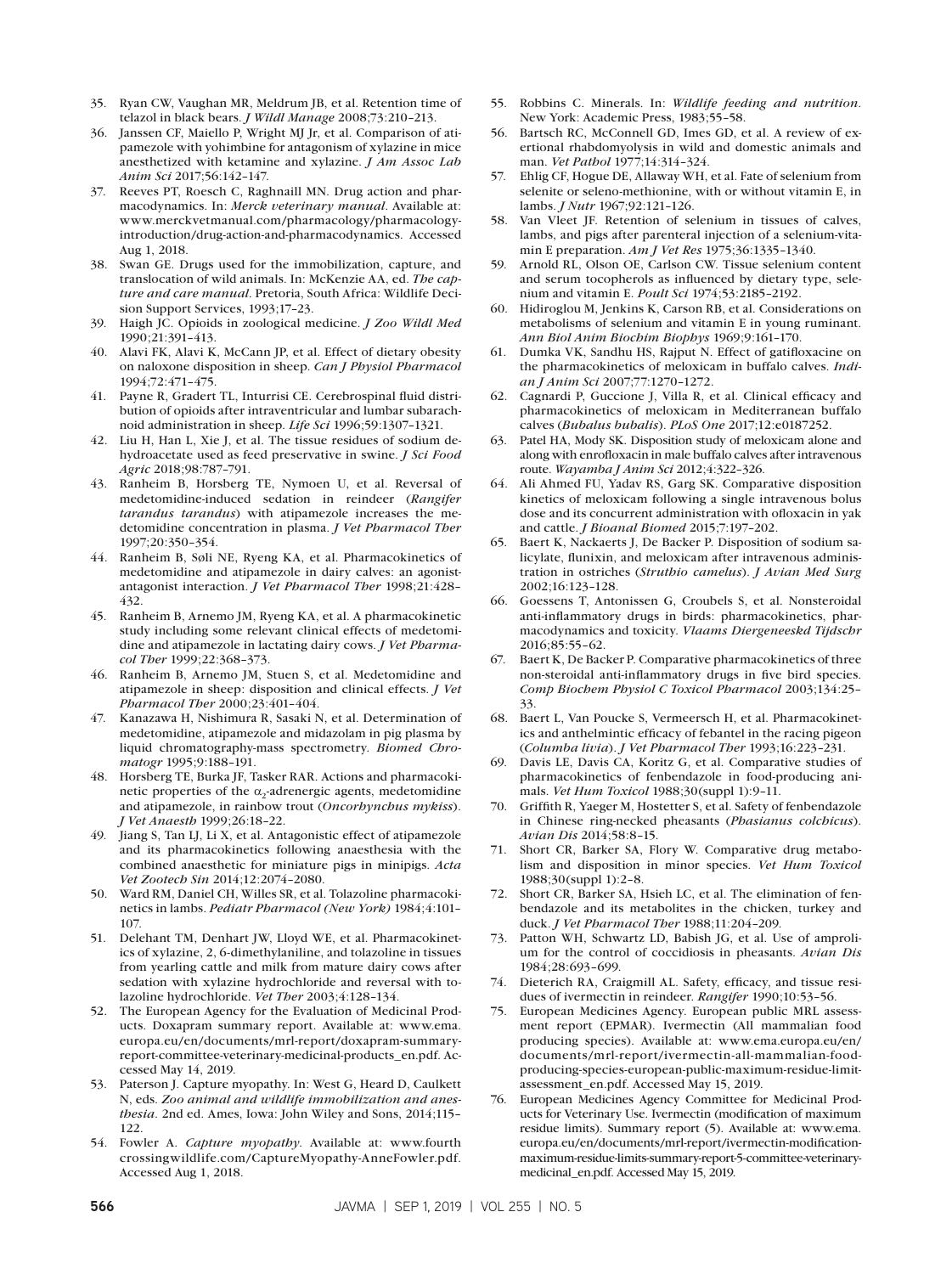- 77. Oksanen A, Åsbakk K, Raekallio M, et al. The relative plasma availabilities of ivermectin in reindeer (*Rangifer tarandus tarandus*) following subcutaneous and two different oral formulation applications. *Acta Vet Scand* 2014;56:76.
- 78. Wilson PR. Observations of a long-acting formulation of oxytetracycline in red deer (*Cervus elaphus*). *N Z Vet J* 1983;31:75–77.
- 79. Haigh JC, Dowling PM, Smits JG. Pharmacokinetics of longacting oxytetracycline in fallow deer (*Dama dama*). *J Vet Pharmacol Ther* 1997;20:243–245.
- 80. Cook W, Cain D, Hensley T, et al. Tissue residue levels of florfenicol, ceftiofur, tulathromycin, oxytetracycline, cydectin in white-tailed deer (*Odocoileus virginanus*) at 11, 21, and 31 days post intramuscular injection. *Small Rumin Res* 2016;144:234–235.
- 81. Cook W, Cain D, Hensley T, et al. Tissue residue levels of butorphanol, azaperone, medetomidine, atipamezole, and naltrexone in white-tailed deer (*Odocoileus virginanus*) at 11 and 21 days post intramuscular injection. *Poult Fish Wildl Sci* 2016;4:168.
- 82. Jernigan AD, Wilson RC, Booth NH, et al. Comparative pharmacokinetics of yohimbine in steers, horses and dogs. *Can J Vet Res* 1988;52:172–176.
- 83. Cole A, Mutlow A, Isaza R, et al. Pharmacokinetics and pharmacodynamics of carfentanil and naltrexone in female common eland (*Taurotragus oryx*). *J Zoo Wildl Med* 2006;37:318–326.
- 84. Miller MW, Wild MA, Lance WR. Efficacy and safety of naltrexone hydrochloride for antagonizing carfentanil citrate immobilization in captive Rocky Mountain elk (*Cervus elaphus nelsoni*). *J Wildl Dis* 1996;32:234–239.
- 85. Ramsay EC, Sleeman JM, Clyde VL. Immobilization of black bears (*Ursus americanus*) with orally administered carfentanil citrate. *J Wildl Dis* 1995;31:391–393.
- 86. Schumacher J, Citino SB, Dawson R Jr. Effects of a carfentanil-xylazine combination on cardiopulmonary function and plasma catecholamine concentrations in female bongo antelopes. *Am J Vet Res* 1997;58:157–161.
- 87. Schumacher J, Heard DJ, Young L, et al. Cardiopulmonary effects of carfentanil in dama gazelles (*Gazella dama*). *J Zoo Wildl Med* 1997;28:166–170.
- 88. Wolfe LL, Nol P, McCollum MP, et al. Tissue residue levels after immobilization of Rocky Mountain elk (*Cervus elaphus nelsoni*) using a combination of nalbuphine, medetomidine, and azaperone antagonized with naltrexone, atipamezole, and tolazoline. *J Wildl Dis* 2018;54:362–365.
- 89. Anastasio A, Esposito M, Amorena M, et al. Residue study of ivermectin in plasma, milk, and mozzarella cheese following subcutaneous administration to buffalo (*Bubalus bubalis*). *J Agric Food Chem* 2002;50:5241–5245.
- 90. Dupuy J, Sutra JF, Alvinerie M, et al. Plasma and milk kinetic of eprinomectin and moxidectin in lactating water buffalo (*Bubalus bubalis*). *Vet Parasitol* 2008;157:284–290.
- 91. Coetzee JF, Gehring R, Tarus-Sang J, et al. Effect of sub-anesthetic xylazine and ketamine ('ketamine stun') administered to calves immediately prior to castration. *Vet Anaesth Analg* 2010;37:566–578.
- 92. Baldridge SL, Coetzee JF, Dritz SS, et al. Pharmacokinetics and physiologic effects of intramuscularly administered xylazine hydrochloride-ketamine hydrochloride-butorphanol tartrate alone or in combination with orally administered sodium salicylate on biomarkers of pain in Holstein calves following castration and dehorning. *Am J Vet Res* 2011;72:1305–1317.
- 93. Boison JO, Bachtold K, Matus J, et al. A single laboratoryvalidated LC-MS method for the analysis of tulathromycin residues in bison and deer sera and selected tissues of whitetailed deer. *Drug Test Anal* 2016;8:584–595.
- 94. Bachtold K, Alcorn J, Matus J, et al. Pharmacokinetics of tulathromycin after subcutaneous injection in North American bison (*Bison bison*). *J Vet Pharmacol Ther* 2015;38:471–474.
- 95. Gáler D, Hessong S, Beato B, et al. An analytical method for the analysis of tulathromycin, an equilibrating triamilide, in bovine and porcine plasma and lung. *J Agric Food Chem* 2004;52:2179–2191.
- 96. Nowakowski MA, Inskeep PB, Risk JE, et al. Pharmacokinetics and lung tissue concentrations of tulathromycin, a new triamilide antibiotic, in cattle. *Vet Ther* 2004;5:60–74.
- 97. Tohamy MA, El-Gendy AAM, Attia TA. Some pharmacokinetic aspects of tulathromycin in Fresian cattle calves. *J Am Sci* 2011;7:651–655.
- 98. El-Sheikh WMA. Pharmacokinetic studies on tulathromycin in controlling respiratory diseases in healthy and febrile feedlot calves. *Assiut Vet Med J* 2011;57:360–374.
- 99. Cox SR, McLaughlin C, Fielder AE, et al. Rapid and prolonged distribution of tulathromycin into lung homogenate and pulmonary epithelial lining fluid of Holstein calves following a single subcutaneous administration of 2.5-mg/kg body weight. *Int J Appl Res Vet Med* 2010;8:129–137.
- 100. Coetzee JF, Kleinhenz MD, Magstadt DR, et al. Pneumatic dart delivery of tulathromycin in calves results in lower antimicrobial concentration and increased biomarkers of stress and injection site inflammation compared with subcutaneous injection. *J Anim Sci* 2018;96:3089–3101.
- 101. Clothier KA, Leavens T, Griffith RW, et al. Pharmacokinetics of tulathromycin after single and multiple subcutaneous injections in domestic goats (*Capra aegagrus hircus*). *J Vet Pharmacol Ther* 2011;34:448–454.
- 102. Clothier KA, Leavens T, Griffith RW, et al. Tulathromycin assay validation and tissue residues after single and multiple subcutaneous injections in domestic goats (*Capra aegagrus hircus*). *J Vet Pharmacol Ther* 2012;35:113–120.
- 103. Young G, Smith GW, Leavens TL, et al. Pharmacokinetics of tulathromycin following subcutaneous administration in meat goats. *Res Vet Sci* 2011;90:477–479.
- 104. Grismer B, Rowe JD, Carlson J, et al. Pharmacokinetics of tulathromycin in plasma and milk samples after a single subcutaneous injection in lactating goats (*Capra hircus*). *J Vet Pharmacol Ther* 2014;37:205–208.
- 105. Amer AMM, Constable PD, Goudah A, et al. Pharmacokinetics of tulathromycin in lactating goats. *Small Rumin Res* 2012;108:137–143.
- 106. Romanet J, Smith GW, Leavens TL, et al. Pharmacokinetics and tissue elimination of tulathromycin following subcutaneous administration in meat goats. *Am J Vet Res* 2012;73:1634–1640.
- 107. Lin Z, Cuneo M, Rowe JD, et al. Estimation of tulathromycin depletion in plasma and milk after subcutaneous injection in lactating goats using a nonlinear mixed-effects pharmacokinetic modeling approach. *BMC Vet Res* 2016;12:258.
- 108. Washburn K, Fajt VR, Coetzee JF, et al. Pharmacokinetics of tulathromycin in nonpregnant adult ewes. *J Vet Pharmacol Ther* 2015;38:414–416.
- 109. MacKay EE, Washburn KE, Padgett AL, et al. Pharmacokinetics of tulathromycin in fetal sheep and pregnant ewes [published online ahead of print Jan 17, 2019]. *J Vet Pharmacol Ther* doi: 10.1111/jvp.12744.
- 110. Gatne MM, Yadav MH, Mahale TR. Pharmacokinetics of flunixin in buffalo calves after single intramuscular administration. *Buffalo Bull* 2012;31:214–218.
- 111. Jayachandran C, Singh M, Banerjee N. Pharmacokinetics and distribution of sulfadimethoxine in plasma, milk and uterine fluid following oral-administration in buffalos. *Indian J Anim Sci* 1988;58:313–346.
- 112. Sharma N, Gupta I. Study on the distribution of five sulphonamides in the milk of buffaloes. *Indian Vet J* 1982;59:440–444.
- 113. Sharma ND. Studies on the pharmacology of some sulfonamides in buffaloes. *Vet Res Bull* 1978;1:158–159.
- 114. Srivastava AK, Chaudhary RK, Bal MS. Pharmacokinetics, plasma protein binding and dosage regimen of sulphadimethoxine in buffalo calves. *Indian J Anim Sci* 1996;66:215– 218.
- 115. Adamson RH, Bridges JW, Kibby MR, et al. The fate of sulphadimethoxine in primates compared with other species. *Biochem J* 1970;118:41–45.
- 116. DiCarlo FJ, Malament SG, Haynes LJ, et al. Metabolism of N1-(2-methyl-6-methoxy-4-pyrimidinyl) sulfanilamide (sulfamethomidine) in the rat, the rabbit, and the dog. *Toxicol Appl Pharmacol* 1962;4:475–488.